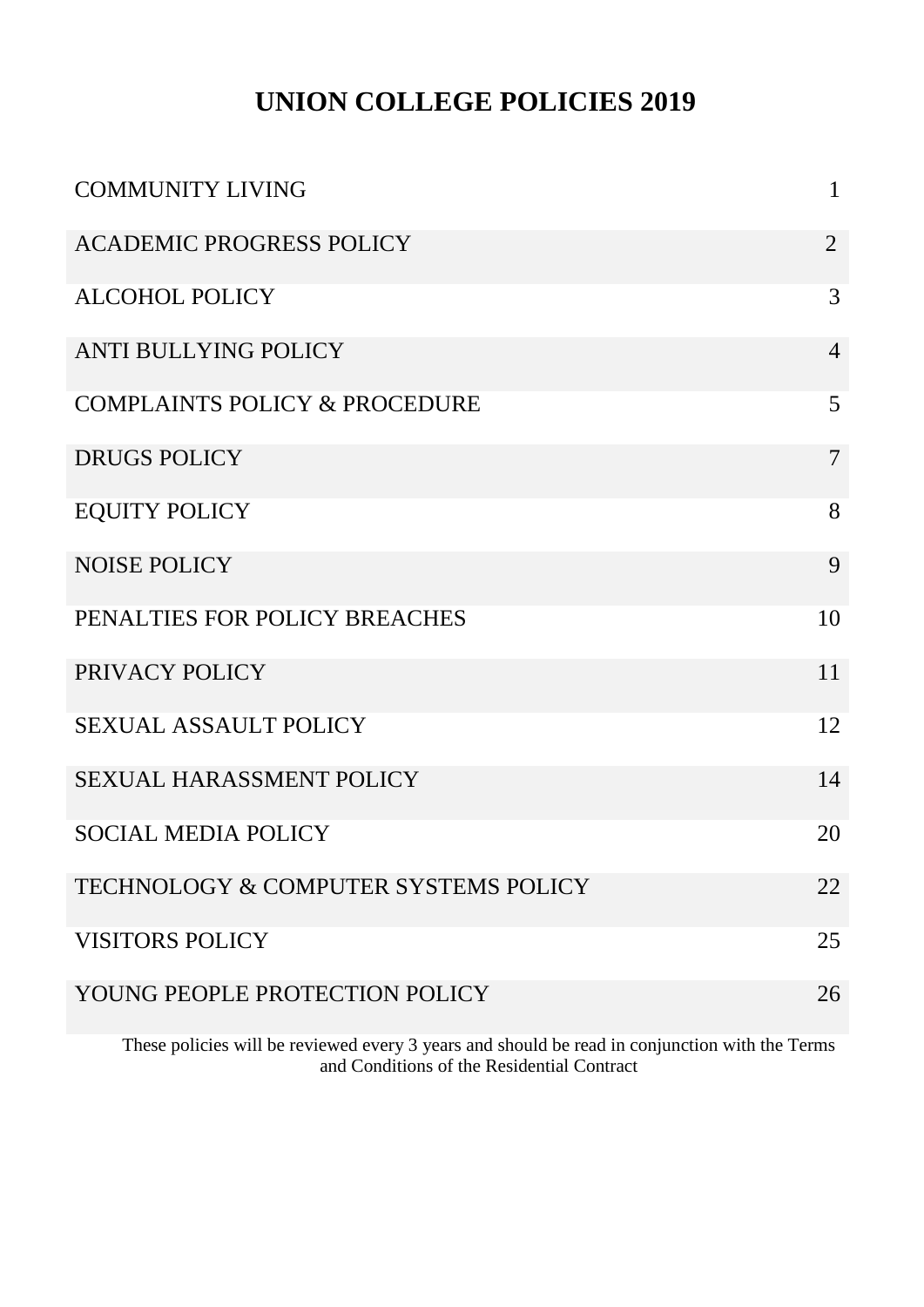# UNION COLLEGE POLICIES

## **COMMUNITY LIVING**

#### **Key concepts for a harmonious College: Personal Accountability & Respect for others. Pursue a meaningful individual life, always being mindful of the needs of others.**

The Union College Residential Contract sets out its expectations for community living and binds both the College and each resident (and, if the resident is under 18, the parents) to work in partnership in the best interests of all members of College. It is up to each person to ensure that personal choices do not impact upon the rights of others. All residents, in the interests of harmonious community life, are required to abide by the College Policies as published in the current Union College Resident Handbook.

No one is to harass, intimidate or impose themselves or their behaviours on any other person in the College or on those in the adjacent community. The space and privacy of others living in the community must be respected. To avoid any potential for negative impact, care should be taken not to disturb/offend another resident and to be considerate of those whose needs and tastes will differ from your own. This is a personal responsibility. It is not another resident's responsibility to monitor your behaviour for you.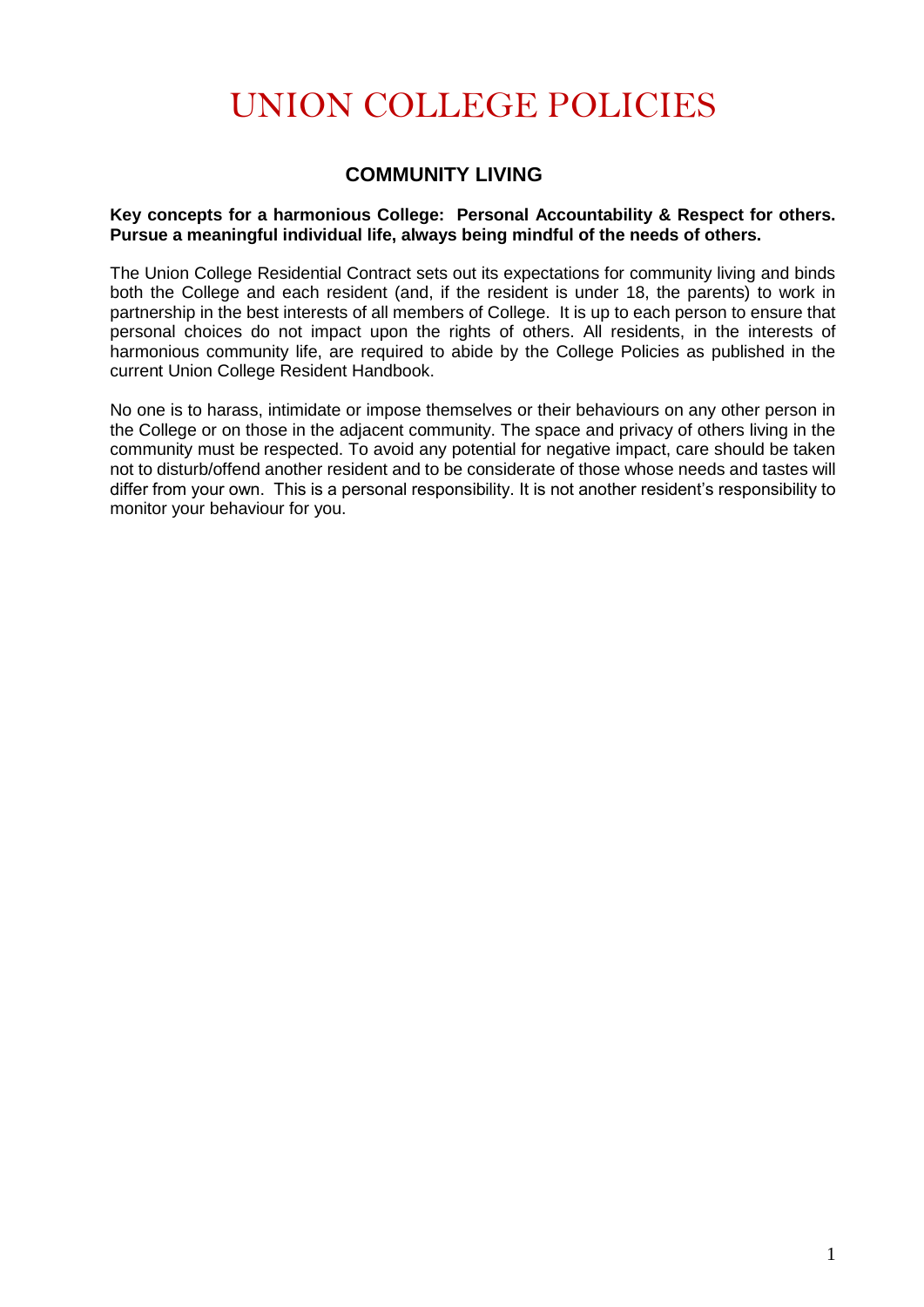## **ACADEMIC PROGRESS POLICY**

### **Fulltime Load**

All residents in College must be engaged in the study of **4** subjects per semester. If a student wishes to reduce their fulltime load, (and there are circumstances when this is a reasonable course of action) the Head of College's permission is required.

#### **Satisfactory Academic Progress**

Residents are required to maintain satisfactory academic progress and achieve a cumulative GPA of **at least 4** each semester. Where a student is under threat of Academic Exclusion or achieves a cumulative GPA of less than 4, membership of College may be at risk, although this will depend on the circumstances.

#### **Change of Program/ Institution**

Changes to a different Program within the University of Queensland should be notified to the Office within 7 days. If you were accepted to College as a UQ student and wish to change to another university, discussion with the Head of College is required to obtain approval

#### **Accessing Your Tertiary Results**

It is a condition of residency at Union College that at the completion of every semester that residents attending an alternate tertiary institution, email a screen shot of their results to the Dean of Students within 48 hours of release of results.

For residents attending UQ, in order for us to access your results, you must update your mySInet semester address to Union College. This update can be actioned via Student Home Page > Studies Report.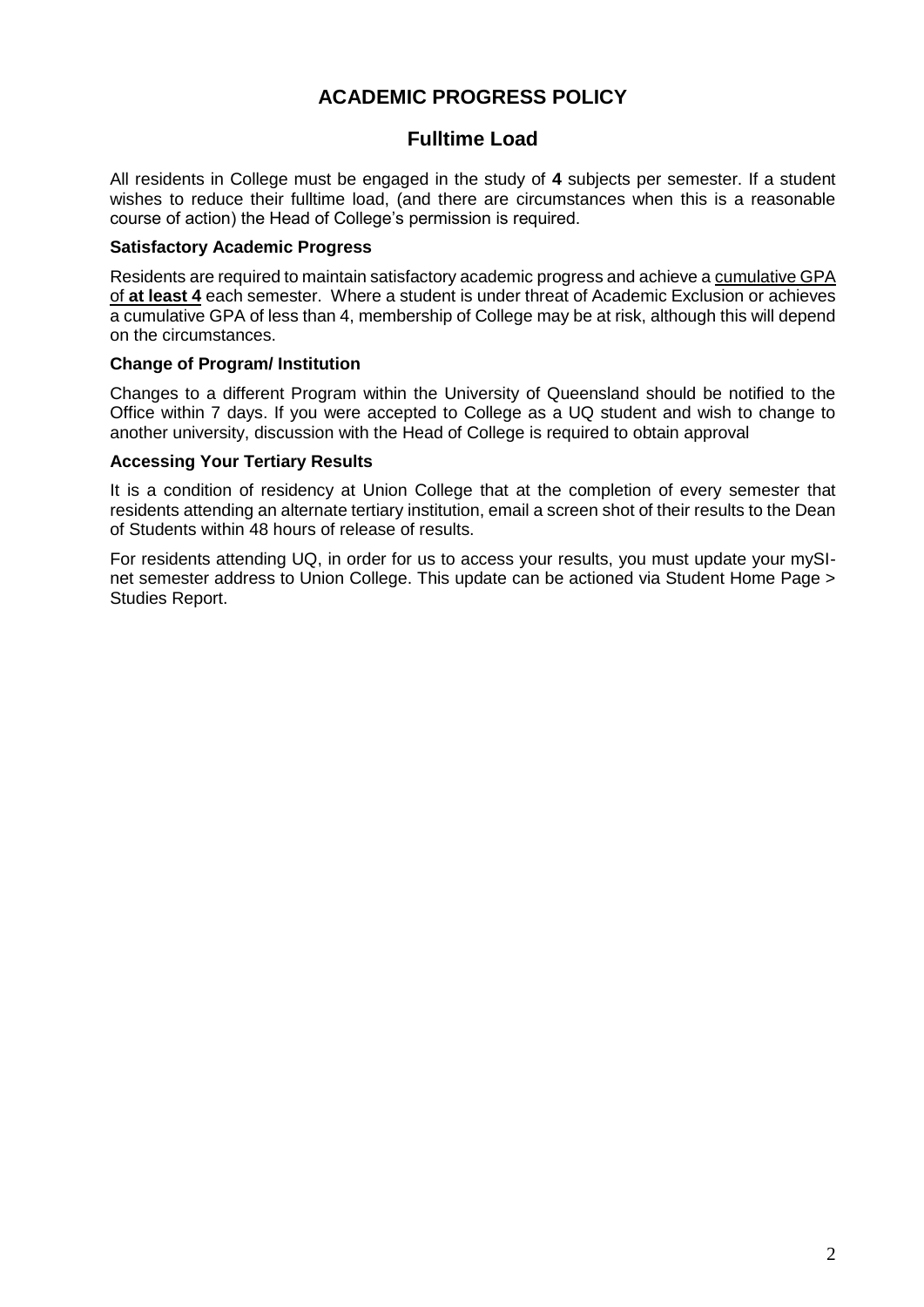## **ALCOHOL POLICY**

#### **Reasonable Use**

This Policy applies to all residents who consume alcohol anywhere on the College site and also when alcohol-related behaviours beyond College bring the College into disrepute.

Union College accepts that most residents are over 18 and consume alcohol in a reasonable manner, and the College agrees that for personal use, a small amount of alcohol may be stored and consumed in a resident's room.

Union College does not accept or condone the abuse of alcohol either on College grounds or elsewhere. The use of alcohol in such a way that a negative impact on others is created, and/or either the resident or the resident's peers (or other parties) are placed at risk, or significant inconvenience is caused to others, or damage or loss is sustained by the College or other parties, will result in sanctions. All loss or costs of restoring property (including cleaning) will be the responsibility of the resident.

Union College recognises and respects the right of all residents over 18 years of age to engage in private activities off College grounds. However, Union College has a reasonable and legitimate interest in protecting its reputation from harm caused by the actions of its residents when off College grounds.

Any resident involved in an incident or engaging in behaviour off College grounds which has the potential to damage the College's reputation (and in which the consumption of alcohol is a contributing factor) may be the subject of sanctions. If a resident is involved in such conduct, they must notify the College as soon as reasonably practicable to enable us to take steps to protect the College's reputation.

#### **Alcohol Use on the College Site**

To avoid disturbing others**, no alcohol may be consumed anywhere in College other than a resident's room, and a maximum of 5 persons is permitted in a room when alcohol is being consumed**. All public places, including corridors and the grounds are strictly alcohol free areas. College may at its discretion confiscate alcohol being consumed in any public place in College. The only exception to this aspect of the policy is when a 'Terrace Thursday' or 'Terrace Sunday' is arranged via the pre-approval of College Administration.

#### **Storage/ Equipment/ Drinking Games**

The use of eskies, kegs, funnels, yard glasses, any other drinking implements, home brewing and distilling equipment are prohibited on the site, as is the playing of drinking games.

#### **UNDER 18's**

Residents under 18 are particularly reminded that it is against the law to access alcohol. **Residents under the age of 18 years, storing or accessing alcohol, will be subject to sanctions**. Any resident, member of staff or contracted employee who aids and abets the supply or sale of alcohol to a resident under 18 will be in breach of this Policy and the Law, and could be sanctioned and dismissed from College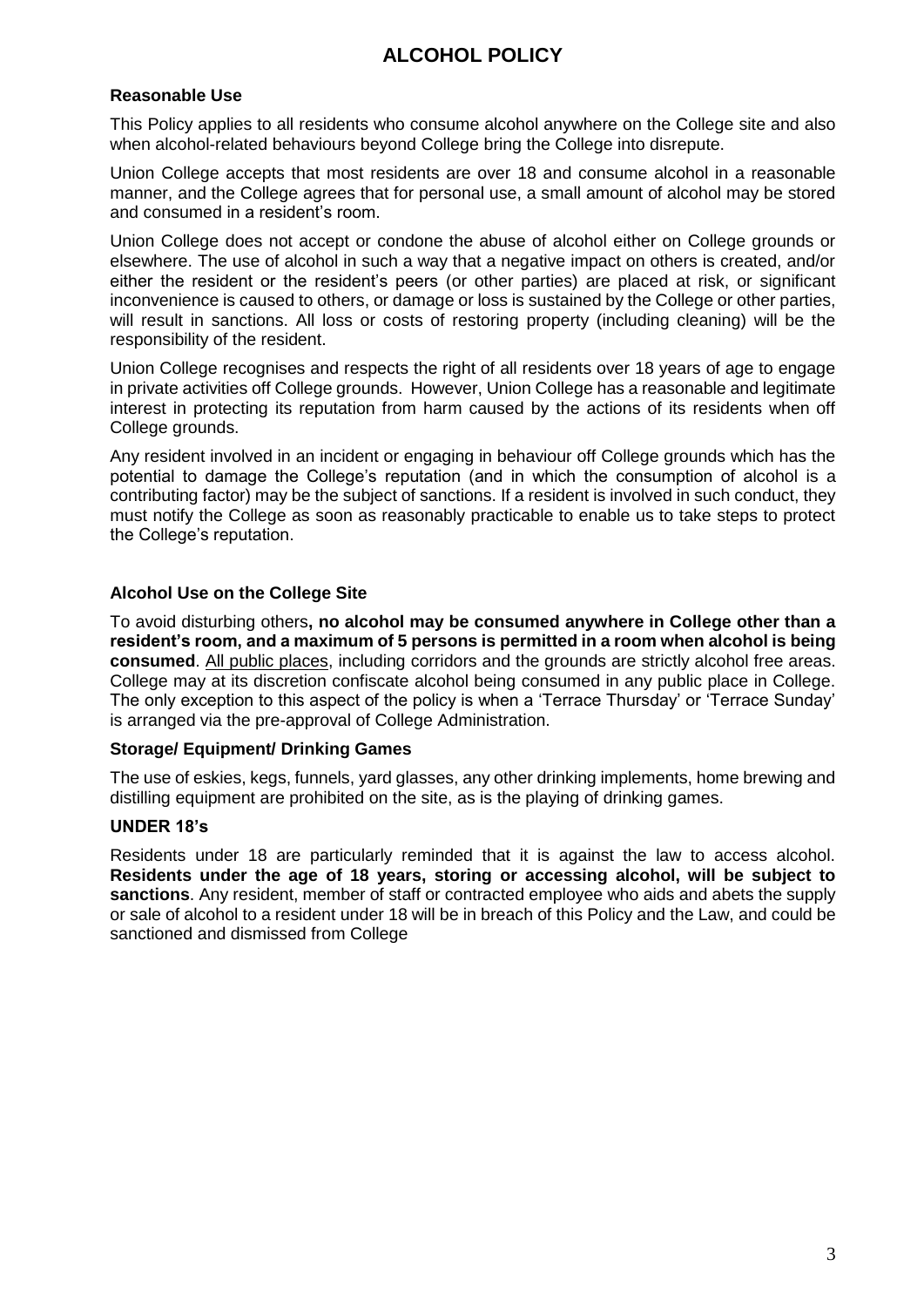## **ANTI BULLYING POLICY**

Union College does not tolerate bullying. Bullying behaviour creates an intimidating and unwelcoming environment and undermines the creation and maintenance of a harmonious College. There is no place for bullying behaviour in Union College.

Bullying behaviour is behaviour that is *repeated* and *unreasonable*, is directed towards one or more people and creates a risk to their health and safety (well-being).

Repeated behaviour refers to the persistent nature of behaviour and can involve a range of behaviours over time.

Unreasonable behaviour means behaviour that a reasonable person, having considered the circumstances, would see as unreasonable, including behaviour that is victimising, humiliating, intimidating or threatening.

Bullying can result from an imbalance of power. It can be intentional or unintentional and initiated by individuals and/or by groups. It is a form of harassment.

Examples of behaviour that may be bullying if they are repeated, unreasonable and create a risk to a person's well-being include but are not limited to the following:

- Physical: fighting, pushing, shoving, offensive gestures or invasion of personal space, offensive body language, "death stares"
- Verbal: name calling, use of offensive language, and slander, picking on people because of their race, sex or religious creed, taunts because of culture, race, religion, gender,
- Appearance, sexuality or economic circumstances.
- Victimisation: stand-over tactics, picking on others, threats to "get people" where groups try to dominate others.
- Electronic: sending malicious emails, text messages, posting of offensive, hurtful or intimidating information on social media sites.
- Social: exclusion, prejudice, gossip, spreading rumours, unwelcome practical jokes.

Personal possessions: Damaging or tampering with a person's property or equipment

Union College has a number of trained Contact Officers to assist in ensuring that residents have ready access to advice about bullying. It is the role of Contact Officers to provide confidential and impartial information in order to support any resident make an informed decision about how to resolve an issue. It is not the role of Contact Officers to solve the problem for you, however, they can assist you make a practical and effective decision that meets your needs.

If, after seeking assistance from a Contact Officer, you continue to feel troubled by your situation, it is important to talk with the Dean of Students or Head of College.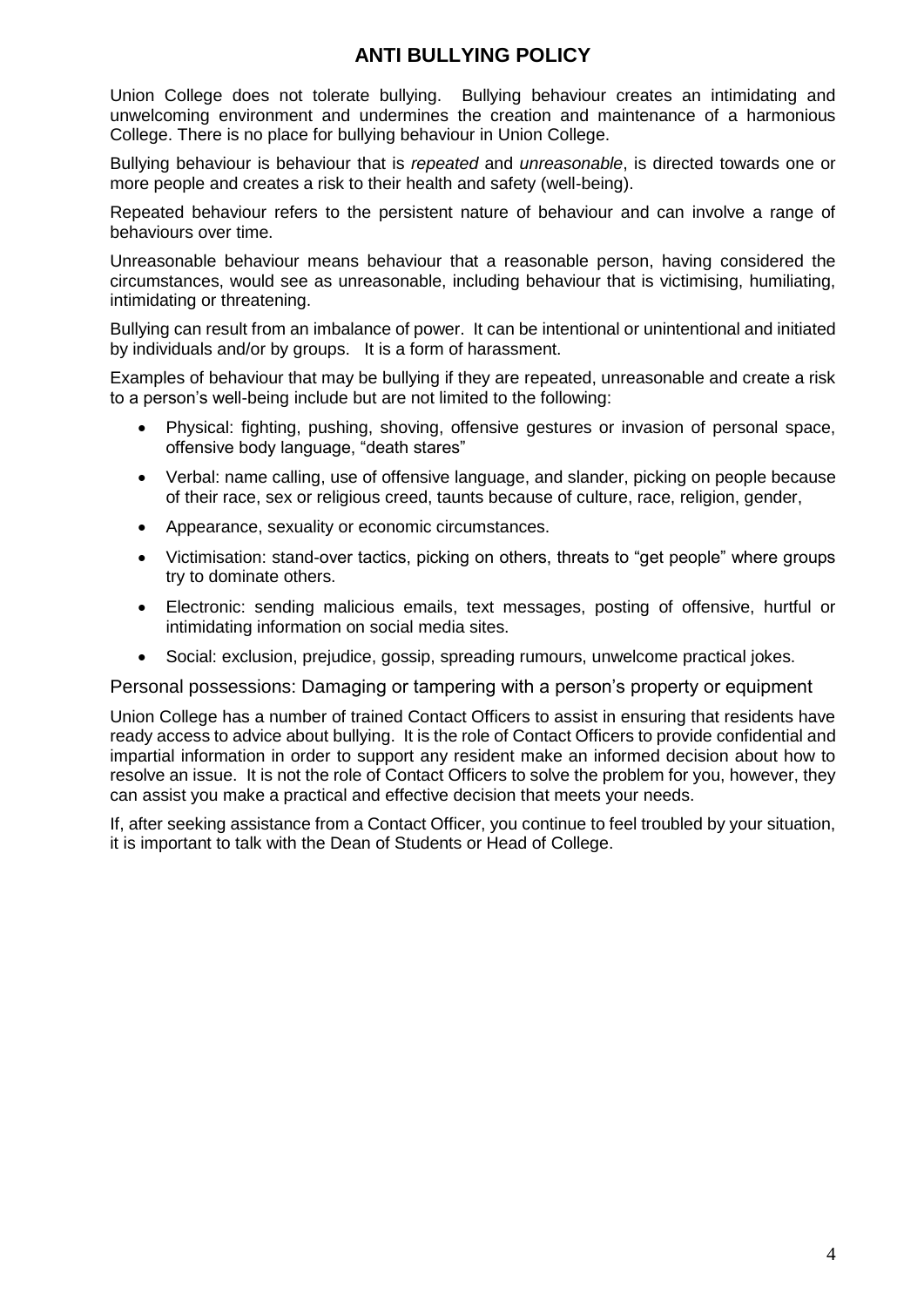## **COMPLAINTS POLICY & PROCEDURE**

#### **Introduction**

This policy and procedure outlines the process by which Union College receives, manages and responds to complaints.

This model of operation will assist Union College to resolve matters in an efficient manner and at the local level where possible. Monitoring complaints in this way will allow Union College to follow trends, identify opportunities and operate in a continual business improvement environment.

#### **Policy Statement**

The following statements inform how complaints are viewed and managed at Union College:

 Complaints are opportunities to resolve issues, ensure a safe place to work and live and generally improve life at Union College;

It is expected that where possible, people should attempt to resolve issues directly with those concerned. If this is unsuccessful or they feel unsafe or it is not possible (for example in more serious cases such as sexual harassment and criminal matters), then a formal complaint should be made as soon as possible;

Complaints should be made in good faith and not for vexatious or vindictive reasons;

 Every effort should be made to address complaints fairly, as quickly as possible and at the lowest possible level;

The complaints process should be visible and accessible;

 People who make complaints or assist with resolving complaints in good faith should not be treated unfairly or inappropriately; and

 All Union College Board Members, Staff and Residents have a responsibility to be aware of the different complaint types and their obligations to report incidents in particular circumstances. **Definitions**

*Authorised Decision-maker* – a Union College staff member or Board Member who has the authority to make a determination regarding the outcome of a complaint. The Authorised Decisionmaker will always be at a level higher than the subject(s) of the complaint. For example, in the case of a complaint against the Head of College, the matter will be managed by the Chair of the Board.

*Child* – a person under the age of 18 years

*Complainant* – a person or organisation that makes a complaint or expression of dissatisfaction.

**Complaint** is an expression of dissatisfaction, orally or in writing, about the service, decisions, actions or behaviour of any Union College staff member, contractor, resident, Board Member or any other person engaged by or representing Union College in any way.

*Complaints Monitor* – a person or organisation that is responsible for coordinating and reporting in relation to Union College's complaint management process.

*Natural justice* – a set of principles to ensure fair and just decision making, including a fair hearing, an absence of bias, decisions based on evidence, and the proper examination of all issues.

*Union College Staff* – includes a permanent, temporary, casual, contract or volunteer member of Union College's staff.

#### **Complaint Types**

Further information regarding each of the following complaint types is contained within Union College's Handbook and associated Policies.

**Criminal –** behaviour in the workplace that is (or is alleged to be) a criminal breach of State or Commonwealth legislation.

**Child Protection –** where a young person under the age of 18 years is subjected to sexual abuse or is likely to be subjected to sexual abuse or behaviour that causes or is likely to cause harm.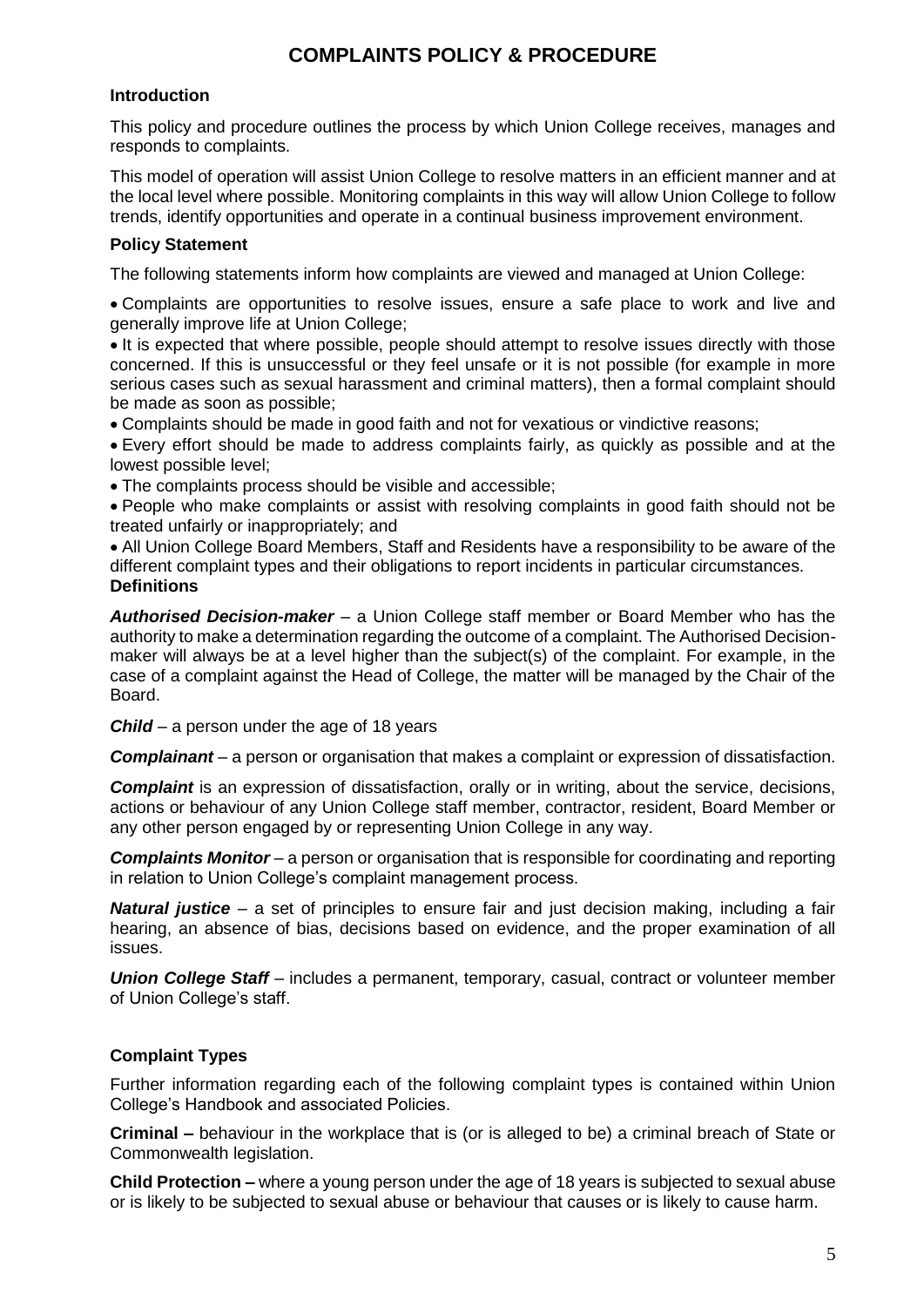#### **Workplace Bullying<sup>1</sup>**

*Repeated* and *unreasonable behaviour* directed towards a worker or a group of workers that *creates a risk to health and safety<sup>2</sup>* .

Repeated behaviour refers to the persistent nature of the behaviour and can involve a range of behaviours over time.

Unreasonable behaviour means behaviour that a reasonable person, having considered the circumstances, would see as unreasonable, including behaviour that is victimising, humiliating, intimidating or threatening.

Examples of behaviour, whether intentional or unintentional, that may be considered to be workplace bullying if they are *repeated, unreasonable* and *create a risk to health and safety*  include but are not limited to:

- Abusive, insulting or offensive language or comments;
- Unjustified criticism or complaints;
- Deliberately excluding someone from workplace activities;
- Withholding information that is vital for effective work performance;
- Setting unreasonable timelines or constantly changing deadlines;
- Setting tasks that are unreasonably below or beyond a person's skill level;

 Denying access to information, supervision, consultation or resources to the detriment of the worker;

Spreading misinformation or malicious rumours; and

 Changing work arrangements such as rosters and leave to deliberately inconvenience a particular worker or workers.

A single incident of unreasonable behaviour is not considered to be workplace bullying, however it may have the potential to escalate and should not be ignored. Such behaviour may be a breach of the Code of Conduct.

If workplace bullying behaviour involves violence, for example physical assault or the threat of physical assault, it should be reported to the police.

 $\overline{a}$ 

<sup>&</sup>lt;sup>1</sup> Guide for Preventing and Responding to Workplace Bullying (Nov 2013) Safe Work Australia

<sup>&</sup>lt;sup>2</sup> Guide for Preventing and Responding to Workplace Bullying (Nov 2013) Safe Work Australia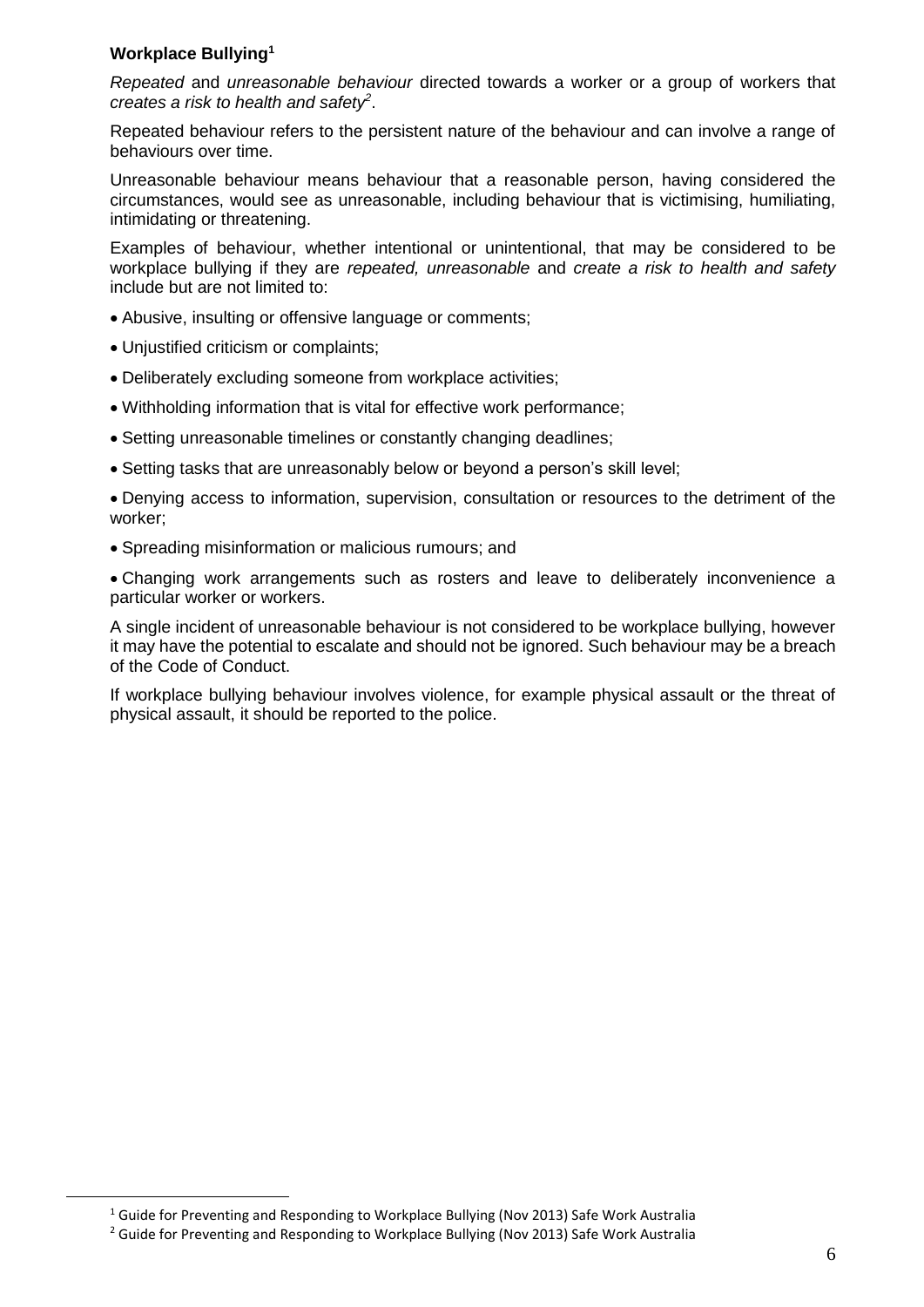## **DRUGS POLICY**

The object of this policy is to encourage members to promote a College environment free of drugs and the accompanying risk to wellbeing and to state the very serious position the College takes in relation to possession, supply or use of illegal and /or unsanctioned substances in situations when there are reasonable grounds to believe that:

 Illegal drugs or substances have been brought onto the College site/buildings or to College events and /or students at College or at College events are affected by illegal drugs/unsanctioned substances.

 Events outside the College have impacted, or will impact, on members' well-being or the reputation of the College.

Students attending the College are adult or near-adult in age and are expected to avoid decisions and situations that place them and others at risk of harm, and in breach of the Law and of College Policies.

A student at College, in the vicinity of the College, at College events or events interpreted as being under College control, must not:

Knowingly possess any drug, or prohibited or unsanctioned substance other than that for which they hold a current medical prescription.

**Supply and/or administer such to self or others.** 

 Have in possession any piece of equipment for use in connection with the smoking or consumption or administration of a drug or substance or the preparation of a drug or substance, for smoking, consumption or administration.

Union College recognises and respects the right of all residents over 18 years of age to engage in lawful private activities off College grounds. However, Union College has a reasonable and legitimate interest in protecting its reputation from harm caused by the actions of its residents when off College grounds.

Any resident involved in an incident or engaging in behaviour when off College grounds which involves unlawful drugs or prohibited or unsanctioned substances and which has the potential to damage the College's reputation may be the subject of sanctions. Residents involved in or witness to any such events must notify the College as soon as reasonably practicable. We may be required to report such incidents or behaviour to appropriate authorities in order to comply with our legal obligations.

Police will be notified in any circumstances where:

 A student is found to be in possession of an illegal substance or an object used in connection with the use of an illegal substance (e.g. pipe, hypodermic syringe). The illegal substance and/or object must be delivered immediately into the custody of the College Head/delegate. Parents will be contacted at the earliest opportunity and relevant items will be passed to the Police who will then determine whether further action or investigation is necessary.

The above process will also apply if such an item is found in the possession of, the room of or in the belongings of the student. A student may be required to make possessions available for scrutiny in certain circumstances e.g. where in the reasonable view or suspicion of the Head an illegal or illicit substance may be in the student's possession/room/belongings.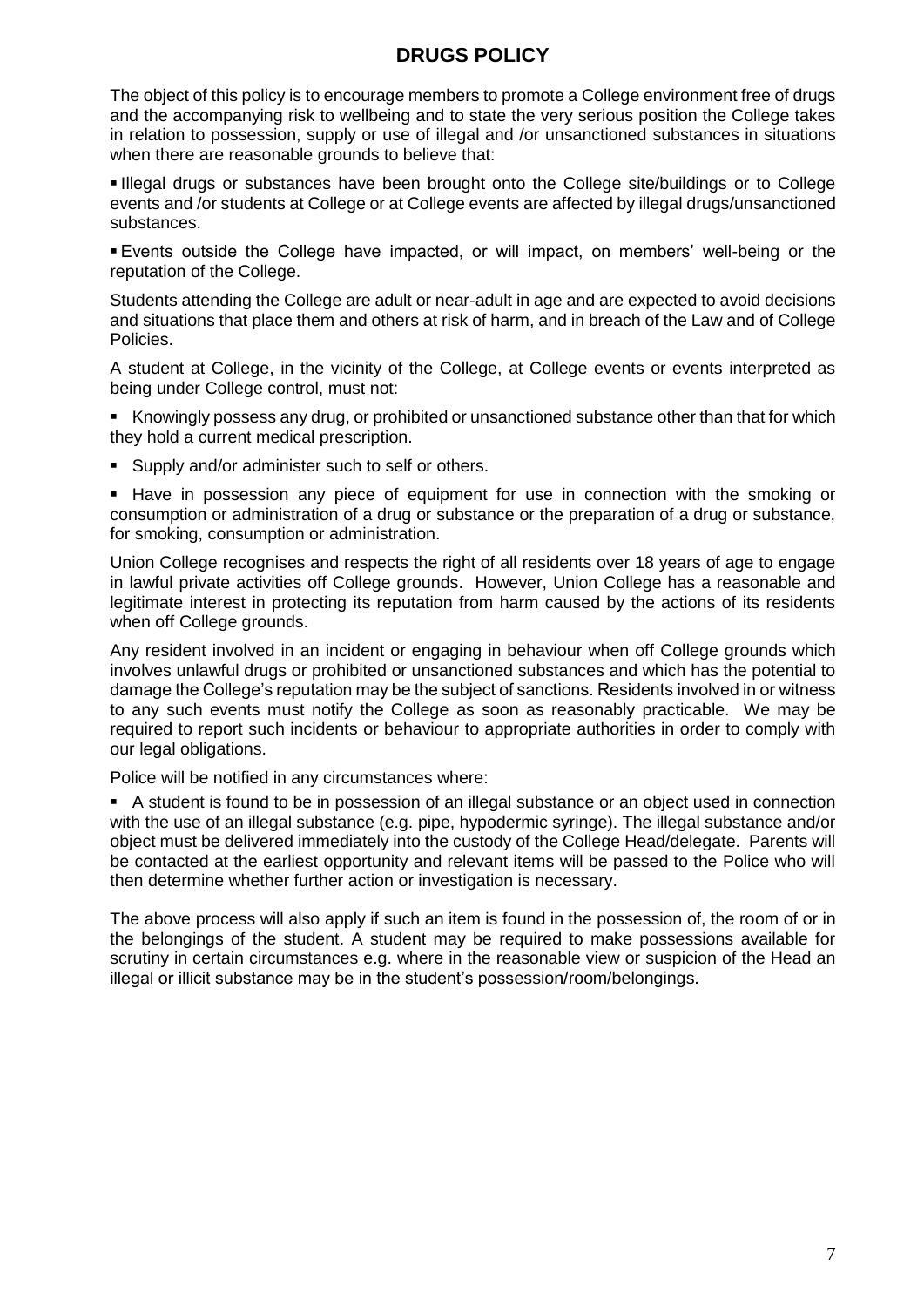## **EQUITY POLICY**

Union College is committed to a just, safe, inclusive and friendly environment for everyone. When residents walk into Union they (and their families) need to be confident that they will be entering such an environment, one in which they are able to realise their full potential. Everyone at Union must be able to access opportunities and must be able to fully participate in the College community.

No one at Union is to be unfairly or unlawfully discriminated against, abused or exploited. Everyone at Union has a right to be **treated as an individual**, to be **treated fairly**, and to be **treated with respect**.

The behaviour of everyone at Union must contribute to ensuring that this environment exists and that all residents can access opportunities and fully participate in the College community. Everyone's behaviour should facilitate and not interfere with the way in which others can do this. Importantly, this includes ensuring that their behaviour in no way condones or encourages any bad behaviour from other College residents.

The Queensland Anti-Discrimination Act 1991 states that, discrimination on the basis of sex, marital status, pregnancy, race, age, religion, sexual preference, political beliefs, impairment, family responsibilities and family status is unlawful. Union College will not accept unlawful or unfair discrimination in any and all areas of College life. In some circumstances, federal legislation may also apply.

The College has a number of trained Contact Officers who are able to assist those concerned about equity issues. Contact Officers are able to provide confidential and impartial information and to support any resident make an informed decision about how to resolve an issue. However, it is not the role of Contact officers to solve your problem; they may assist you to make a practical and effective decision that best suits your situation.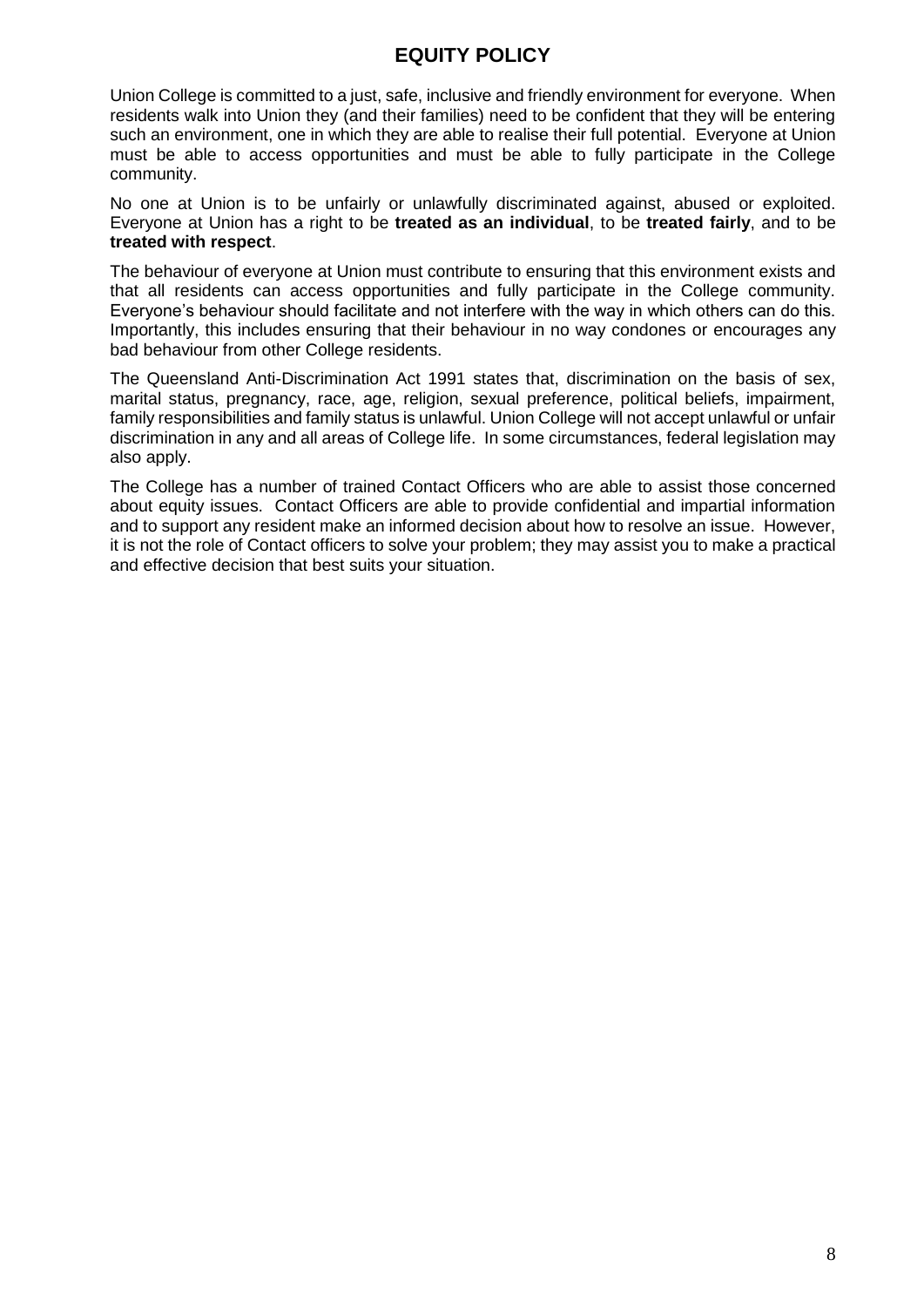## **NOISE POLICY**

1. Residents are required to avoid inconveniencing others with noise (e.g. loud music or computer games, running in hallways, calling out etc.) Security Officers are empowered by College to exercise judgement about action to be taken with regard to noise (and other matters). Resident Mentors will also assist.

**There is no time during the day or night when it is permissible to make loud noise of any kind.** Close the doors and windows, use head phones for music. Remember that loud talking in the corridor can disturb others. Avoid noise that disturbs other members of the St Lucia Community living nearby.

2. **A zero tolerance of noise policy** applies during SWOTVAC and examination periods. This will be strictly enforced.

3. A resident who is unable to respect the rights of others who still have exams will be asked to vacate the College early at the Head of College's discretion. **No refund will be payable in these circumstances.**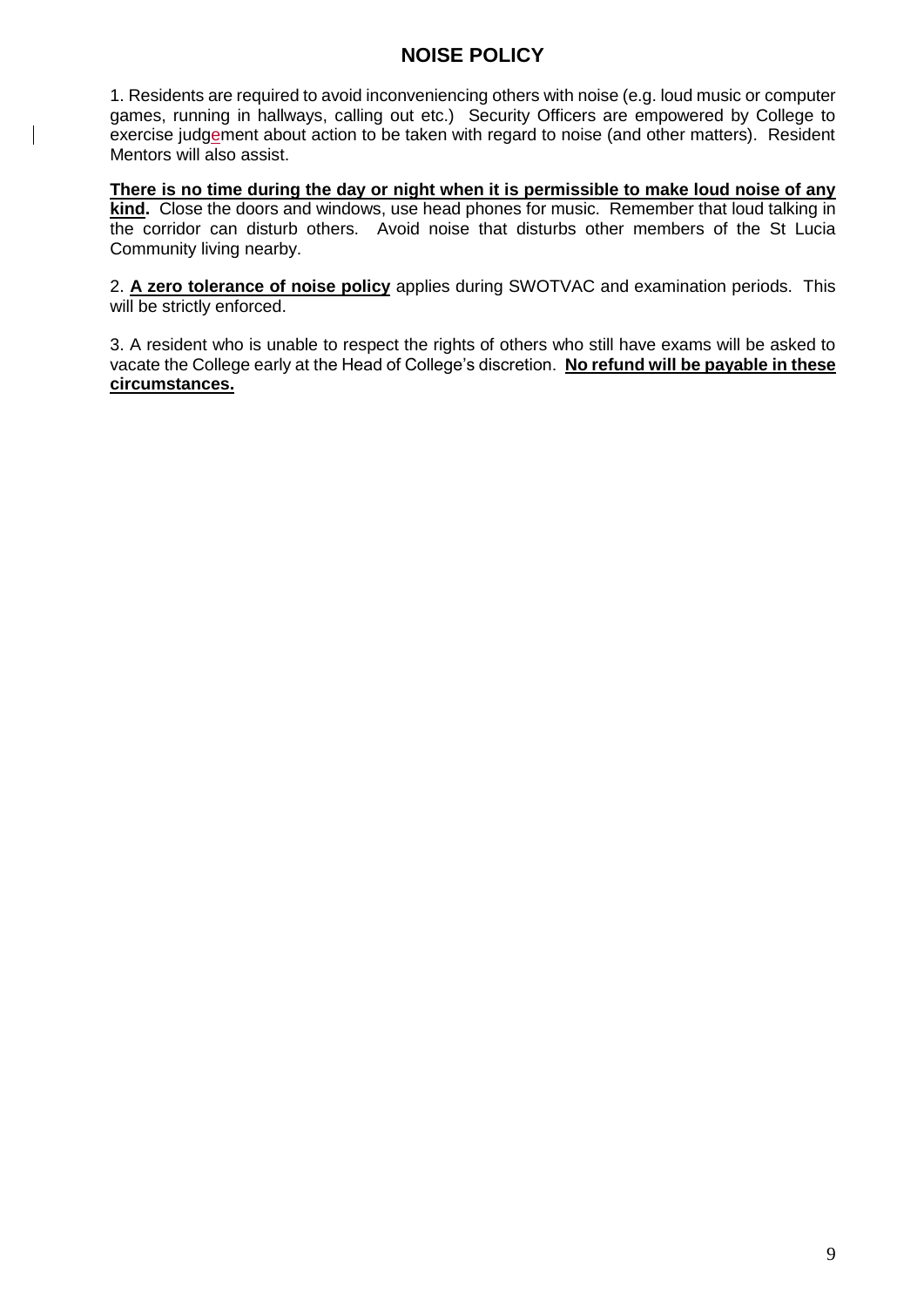## **PENALTIES FOR POLICY BREACHES**

The College will raise with the resident, concerns which arise about that person's behaviour. Failure to address such behaviour after such discussions is considered a serious breach and may result in exclusion from College. The College reserves the right of instant dismissal in some circumstances.

A Resident Review Committee may be involved, at the discretion of the Head, in aspects of the disciplinary process.

The number and types of responses will be determined by the level and type of behaviour, and the impact on others or damage to property.

#### **Penalties**

At the discretion of the Head of College/Dean of Students any of the following may occur:

- Informal caution or warning
- Public apology
- Withdrawal of privileges/access

Formal Warning notice on your record to state that you have exceeded the boundaries of what is deemed to be acceptable and/or could include contact with parents/caregiver/university where appropriate.

Financial penalties or fine.

Suspension (Students who receive more than one formal warning letter or suspension could find their continuing membership of College in question).

Show Cause (You will be given the opportunity to explain if special circumstances apply to your situation prior to your Membership being terminated).

- **Termination of your Membership and requirement to leave the College.**
- Police intervention and legal action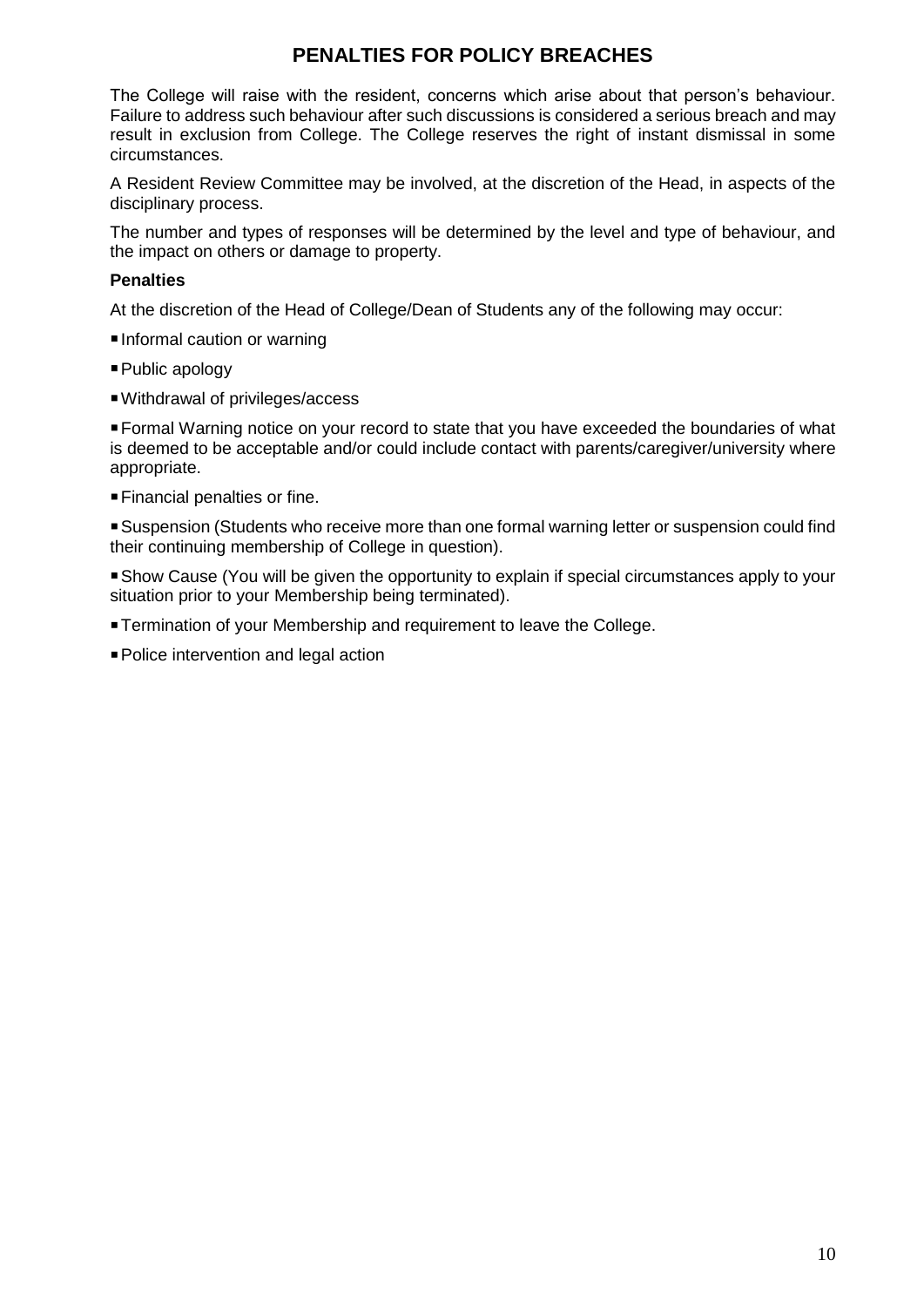## **PRIVACY POLICY**

Union College is committed to handling personal information in accordance with the Australian Privacy Principles under the *Information Privacy Act 2009 (QLD)* and the *Privacy Act 1988 (Cth)* as amended*.*

This Privacy Policy sets out how Union College collects, stores, uses and discloses personal information. Personal Information is defined in section 12 of the *Information Privacy Act 2009 (QLD)*. It is a very broad definition that encompasses any information about an individual who can be identified directly from the information, or whose identity can be reasonable ascertained by reference to the information. Information does not necessarily have to be true, or written down, to be personal information, and neither does it need to be sensitive or 'important'. The definition is limited in that an individual can only be a natural person, meaning that companies, for example, do not have personal information and neither do deceased persons.

#### **Collection of Personal Information**

Union College will, where it is reasonable or practicable to do so, collect personal information directly from an individual using a number of different methods, including websites, electronic transmissions (email), post, telephone, in person or portable devices. Union College may also collect personal information from third parties, including clients, contractors, service providers, publicly available records or other individuals.

#### **Use of Personal Information**

Union College will use the personal information in connection with the primary purpose of the collection and will only use the information for a secondary purpose if that is related to the primary purpose and in circumstances where an individual would reasonably expect us to use personal information for a secondary purpose.

#### **Disclosure of Personal Information**

Union College will not disclose personal information to third parties unless:

- as set out in this Privacy Policy
- permitted by law; or
- the individual consents.

If Union College does disclose personal information to third parties, it will do so in accordance with the purpose for which the personal information was collected, or a related purpose. The types of third parties that Union College may disclose personal information to include:

- experts or other third parties contracted as part of an engagement
- professional advisors; and
- if the individual is an employee or contractor to a client, then the individual's personal information may be disclosed as part of providing services to that client

#### **Information Security**

Union College takes reasonable steps to protect any personal information that it holds from misuse, loss, unauthorised access, modification and disclosure.

Personal information will be retained for as long as necessary to fulfil the purposes for which the information was collected, as required by law or in accordance with Union College documentation retention policies.

When personal information is identified as no longer needed Union College will take reasonable steps to destroy such information, by shredding in the case of paper records or other means in the case of electronic records.

#### **Changes to the Privacy Policy**

Union College may modify this Privacy Policy from time to time to reflect its current privacy practices.

If you have any questions about this privacy policy please contact the Head of College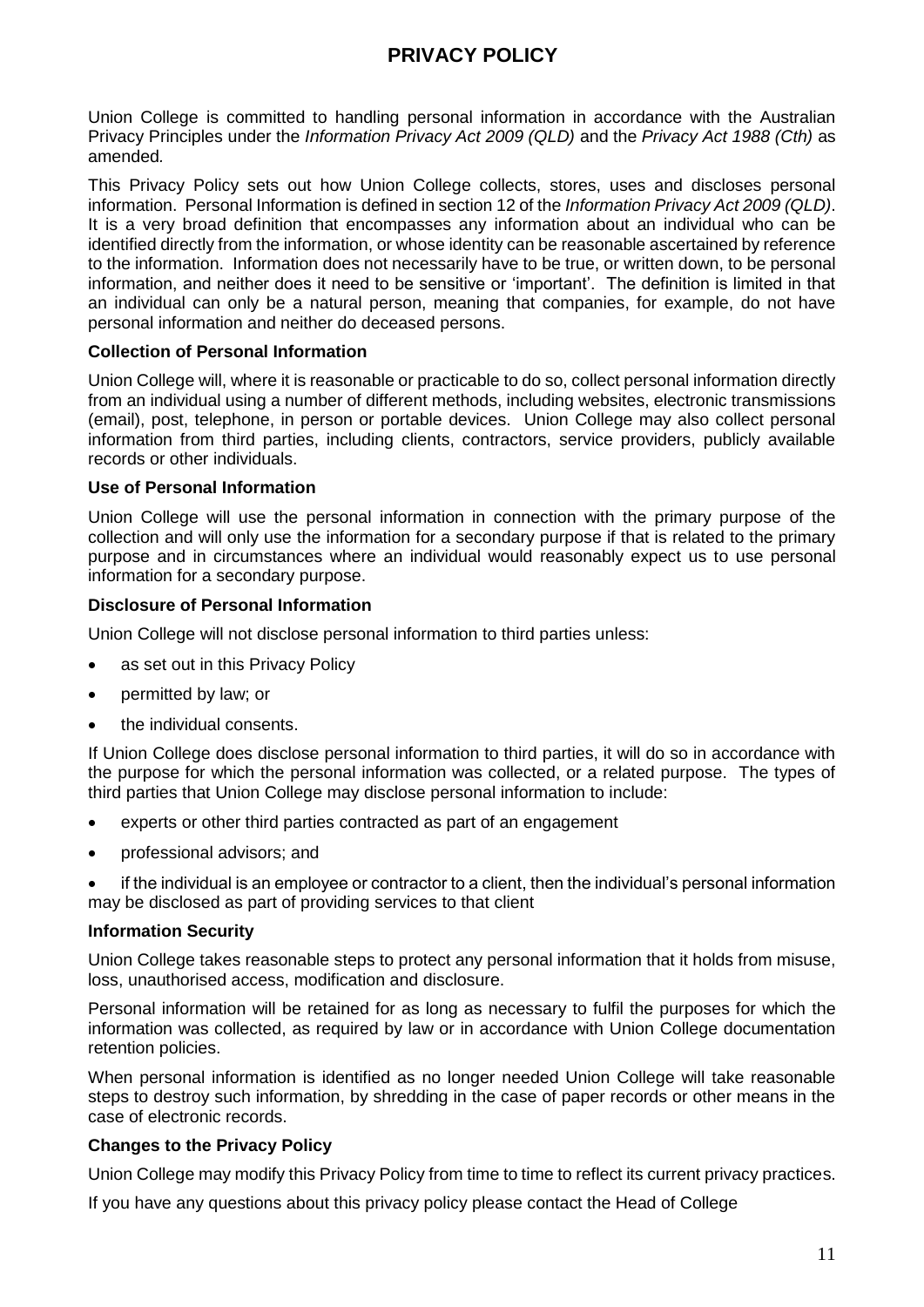## **SEXUAL ASSAULT POLICY**

Sexual assault is a serious crime. While acts of sexual assault are often minimised and excused as "no big deal" by the perpetrators of these offences, sexual assault is often perceived as a lifethreatening event by the victim of this crime and can cause long term trauma.

**Sexual Assault -** is any unwanted, unwarranted, forced, coerced sexual act or behaviour without consent. It covers a broad range of sexual activity including, but not limited to *groping, inappropriate touching of a sexual nature, forced sexual or indecent acts without consent.* 

Sexual assault may be a criminal act, as defined by the *Criminal Code* 1899 (Qld). In some circumstances, federal legislation may also apply.

Unwanted, non-consensual touching of someone in a sexual manner can cause fear, harm and shame to a person.

#### **Sexual assault includes:**

- Acts of rape.
- Uninvited touching, kisses or embraces;
- Unwelcome, and unwarranted physical contact, such as massaging a person without invitation or deliberately brushing up against them, touching or fiddling with another person's clothing including lifting up skirts or shorts, flicking bra straps or putting hands in a person's pocket;
- Requests for sex, sexually explicit conversation, persistent questions or insinuations about a person's private life;
- Offensive phone calls, letters, emails or texts;
- Stalking

#### **CONSENT**

The key to understanding what constitutes sexual assault is to understand consent. In order for any sexual act to be consensual, consent has to be freely given, to each and every act.

Consent cannot be given by someone under the age of 16 years. Consent cannot be given if someone is unconscious or falls asleep – even if the person "appeared to consent" or directly consented prior to falling asleep or becoming unconscious – any sexual act following their falling asleep or unconscious can be considered assault or rape.

Consent cannot (and is not considered to) be given if a person is under the influence of alcohol and/or drugs. While it would be unreasonable to expect that no alcohol is consumed at any time before sex, in order to satisfy the definition of consent, each person must be able to understand the act they are consenting to and the consequences of that act.

Consent cannot be considered freely given if the person is fearful, being blackmailed, or not given full understanding of the facts. For example if someone agrees to sex provided they and/or their partner uses a condom but the condom is then removed without their partner being aware of this – the act of secretly removing the condom potentially constitutes assault. Consent has to be continuous; consent can be withdrawn at any point and the act must immediately cease.

#### **REPORTING SEXUAL ASSAULT**

Reporting sexual assault is extremely difficult. Around 80 per cent of sexual assaults are never reported. This is considered largely to be because of the mixed and often unhelpful responses from those in authority when a sexual assault is reported. Union College is working with the University of Queensland, EROC and others to develop an effective response to anyone connected to Union College who reports sexual assault.

Trained response officers within UQ and/or Union College understand the difficulty in reporting sexual assault. We will support the person reporting, giving them time and information so that they can make an informed decision on how to continue. The victim of the crime has a number of routes they can choose from. They can report to the Police, to the College or they can choose to access support without reporting the crime.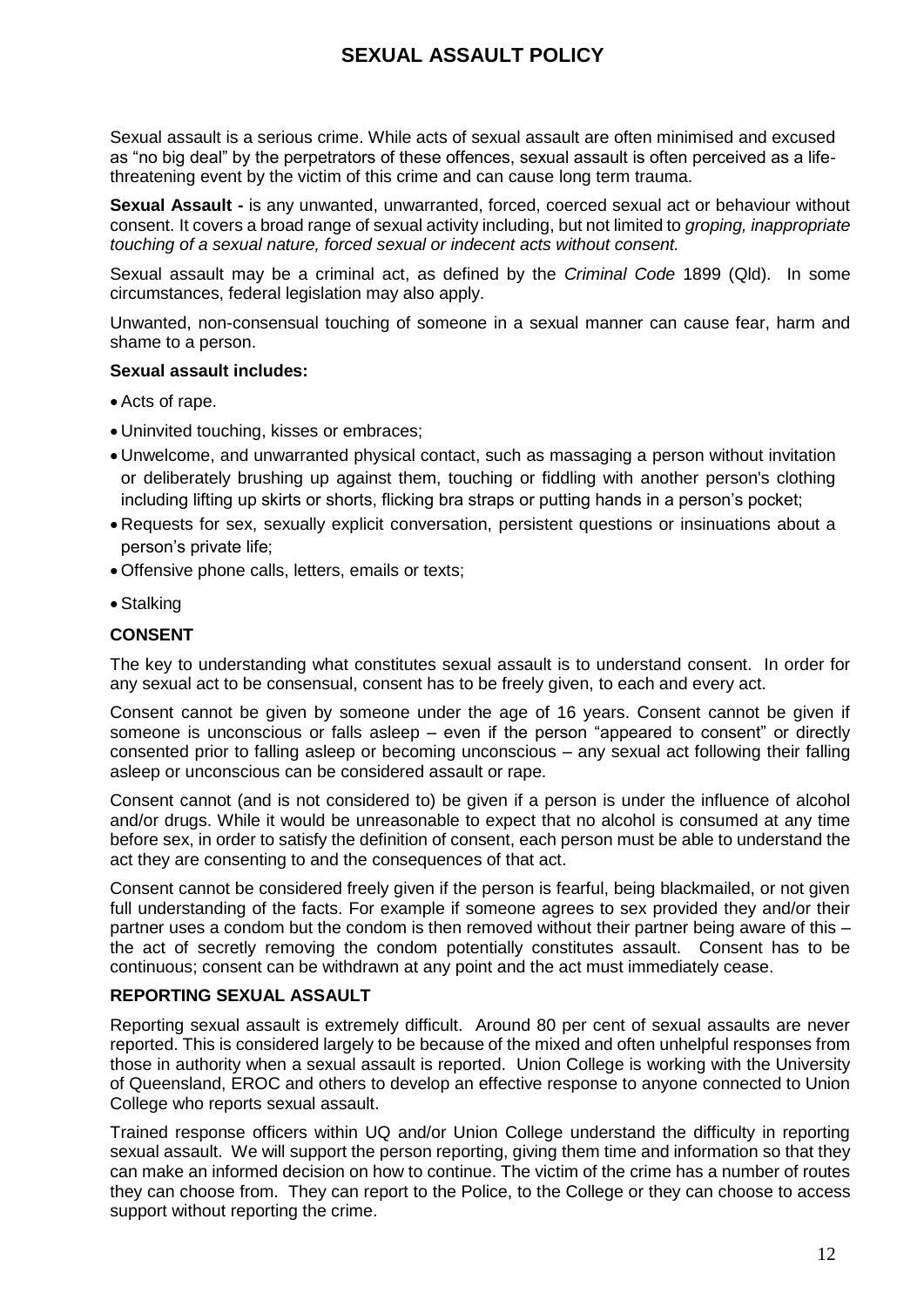Union College understands that the actual act of sexual assault removes choice from the victim of the crime. Union College does not intend to replicate this by disempowering survivors of sexual assault in forcing them to take a specific route in reporting the crime and accessing support for their recovery. It must be noted however that the College and indeed the Police, cannot investigate and cannot take action against an alleged perpetrator unless the victim of the crime, is willing to proceed in this form. In order to proceed through an investigation the alleged perpetrator will be informed and given an opportunity to respond. While Union College will do everything possible to support the person reporting and to protect their privacy and confidentiality, action cannot be taken against an alleged perpetrator without giving them the opportunity to respond to specific allegations or reports.

It should be noted that, if in the course of a College investigation, the College disciplinary board has found on the balance of probabilities that it is likely that the incident took place – even if this does not meet the criminal standard of proof – Union College retains the right to withdraw its offer of residence to the alleged perpetrator and will inform the University of Queensland. For further details please read our support handbook or meet with one of our Response/counselling personnel.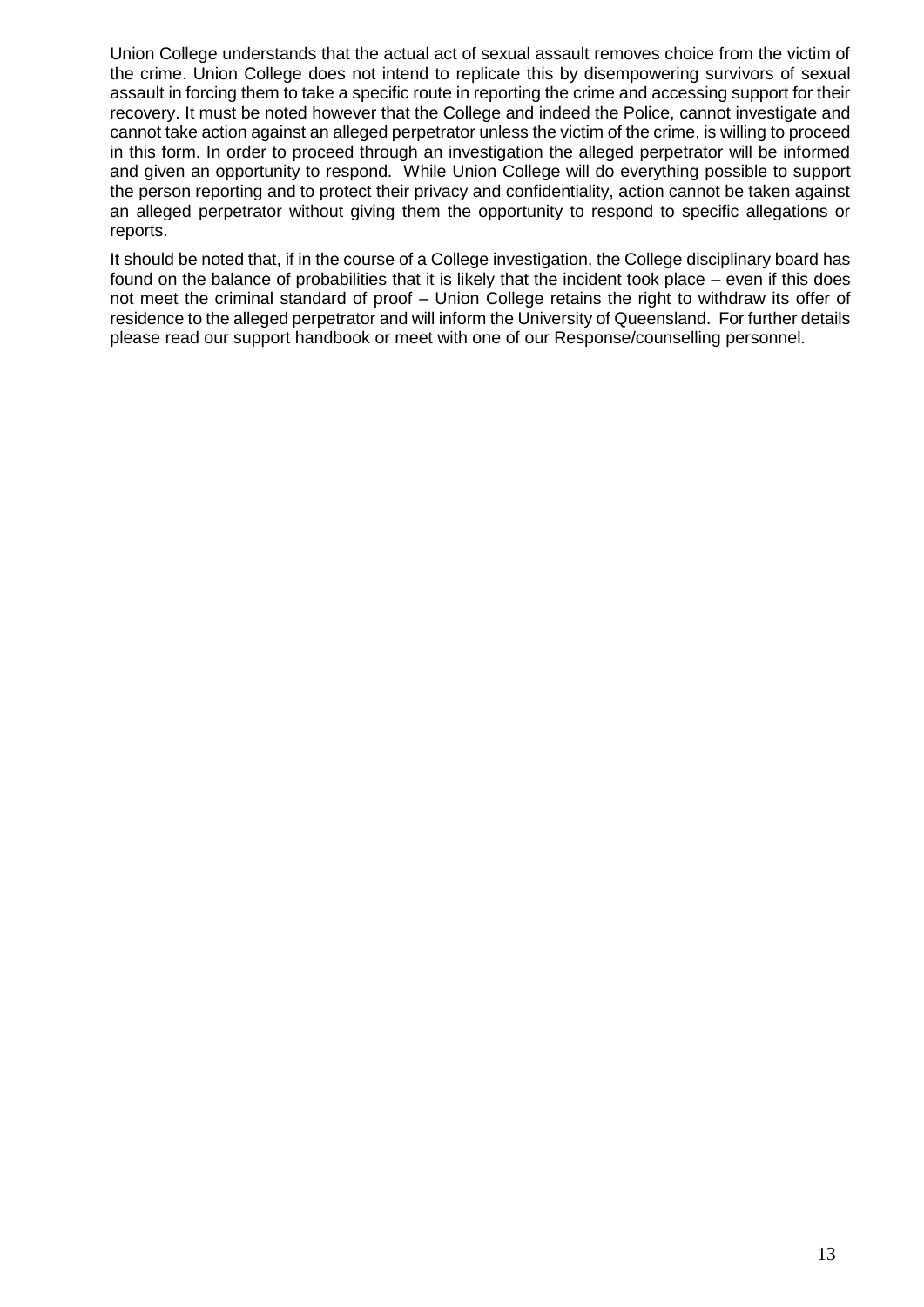## **Sexual Harassment Policy**

Sexual Harassment in any form will not be tolerated at Union College. Sexual Harassment creates an intimidating, alienating and hostile environment for those who are subjected to it and those who witness it. Sexual Harassment is also *unlawful* under the provisions of the Queensland Anti-Discrimination Act 1991.

Sexual Harassment is any unwanted, unwelcome or uninvited behaviour of a sexual nature which makes a person feel humiliated, intimidated or offended. Sexual harassment can take many forms and may include verbal comments, jokes, propositions, the display of offensive materials or other behaviour which creates a sexually hostile environment.

Sexual Harassment includes but may not be restricted to the following;

- Smutty jokes or comments
- Making promises or threats in return for sexual favours;
- Displays of graphic material including posters, pinups, cartoons, graffiti or messages left on notice boards, desks or common areas;
- Repeated invitations to go out after prior refusal;
- "Flashing" or sexual gestures, sex-based insults, taunts, teasing or name calling;
- Staring or leering at a person or parts of their body
- Requests for sex, sexually explicit conversation, persistent questions or insinuations about a person's private life;
- Offensive computer screen savers.

A single incident is enough to constitute sexual harassment – it doesn't have to be repeated. All residents have the same rights and responsibilities in relation to sexual harassment. Residents must ensure that their own behaviour in no way encourages or condones behaviour of other residents that could be experienced as sexual harassment.

Union College has a number of trained Contact Officers who are able to assist anyone with concerns about sexual harassment. Contact Officers are able to provide confidential and impartial information and to support any resident make an informed decision about how to resolve an issue. While it is not the role of Contact Officers to solve your problem; they can assist you to make a practical and effective decision that best suits your situation. The College will use all its resources to ensure a fair and balanced resolution is reached and that anyone genuinely reporting sexual harassment or indeed any breach of our values and policies, will be supported.

**Equity –** unfair or unlawful discrimination based on attributes listed in Section 7 of the *Anti-Discrimination Act 1991* (Qld), including sex, relationship status, pregnancy, breast feeding, age, race, impairment, religious belief or religious activity, political belief or activity, trade union activity, lawful sexual activity, gender identity, sexuality, family responsibilities and association with, or relation to, a person identified on the basis of any of the above attributes.

**Breach of the Code of Conduct** – any behaviour (other than specific behaviours defined above) that may be in breach of the Codes of Conduct for College Board Members and Staff.

**Performance / Service complaints** - a complaint regarding the quality or failure to provide a particular service by Union College or an individual Union College staff member.

#### **PROCEDURE**

There are six steps in the management of complaints:

- 1. Receive;
- 2. Record;
- 3. Assess;
- 4. Respond and Resolve;
- 5. Communicate with the Complainant; and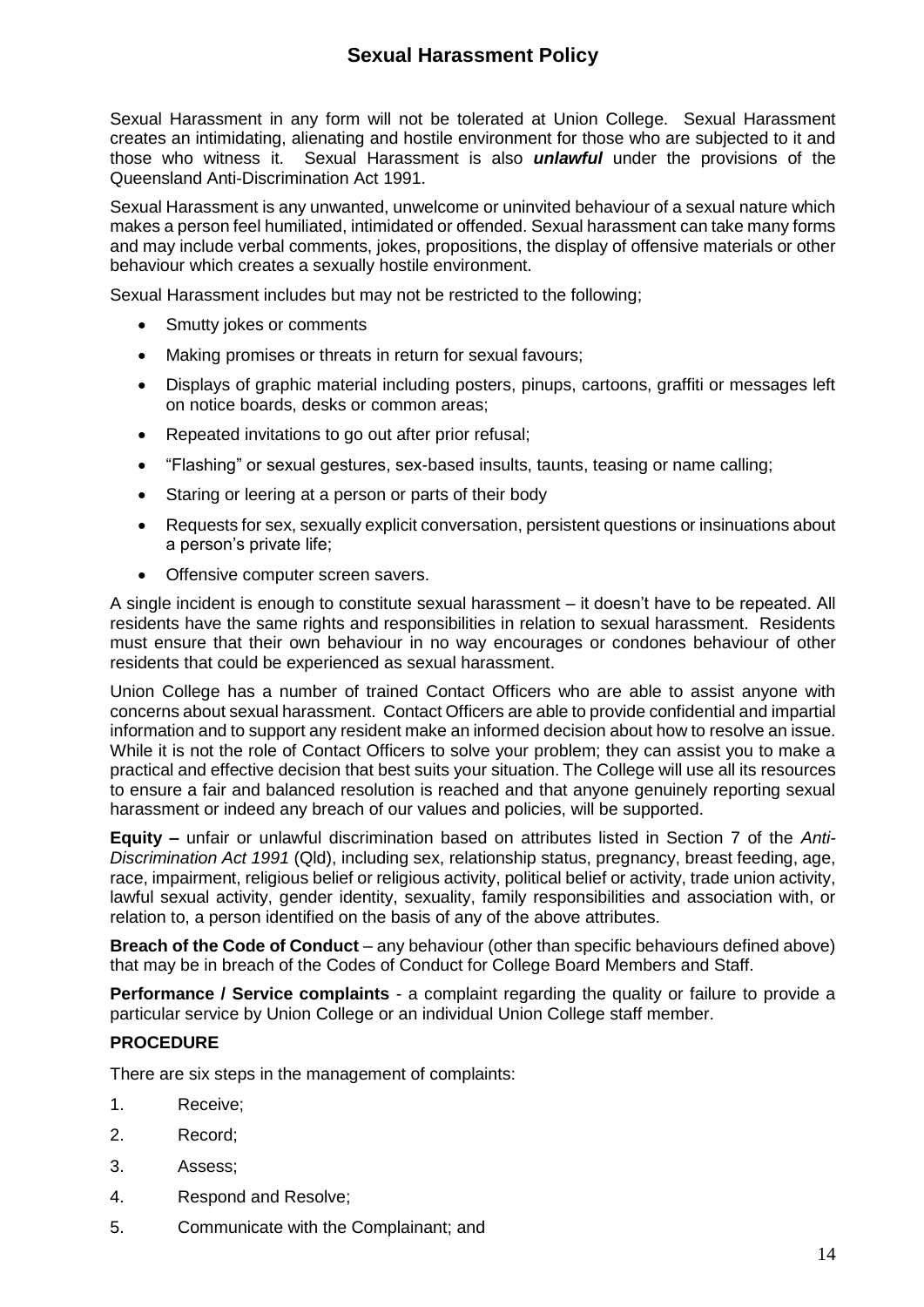#### 6. Report.

#### **1. Receive**

#### *Lodging a Complaint*

The preferred method of lodging a complaint is via the Complaint/Compliment FORM on the Union College Intranet, however, depending on the nature of the complaint, the type of complaint, who the complaint is against, or the comfort level of the Complainant, a complaint can also be made to any of the following:

- Head of College;
- Dean of Students;
- Resident Mentor;
- A member of the College Board of Management Risk Committee;
- College Reception

- External Complaints Recipient, Mr Bryan Cook (Managing Director and a Principal Investigator for Ashdale Workplace Solutions). Email: [bryan.cook@ashdale.com.au](mailto:bryan.cook@ashdale.com.au) Phone: 1300 782 974

Contact details for each of these persons are available on the Union College website, located under the 'Contact Us' tab.

If a complaint is in relation to a criminal matter, then the Complainant should consider making a report to the Police in the first instance.

The person receiving the Complaint has a responsibility to ensure it is managed in accordance with this Complaint Policy and Procedure and should, where possible, obtain at least the following details:

- name and contact details of the Complainant;
- basic details of their Complaint (when, where, what and who it involves); and
- the Complainant's desired outcome.

#### *Assistance to the Complainant*

Union College will ensure Complaints are received with sensitivity and take into account any special needs of the complainant.

#### *Anonymous complaints*

Union College will accept anonymous complaints but where possible, Complainants should be advised that information such as their name and contact details will assist Union College to deal with their Complaint more effectively.

#### **2. Record**

Any person listed in Section 1 who receives information that *may* constitute a Complaint will consider the safety of parties involved and if necessary take immediate action to report the matter to the Head of College or appropriate authorities (e.g. Police), or in non-urgent cases refer the information to the Complaints Monitor, either via telephone or by submitting the Complaint/Compliment FORM on the College Intranet. If there is any doubt then the Complaints Monitor should be consulted as to whether the information should be referred.

The Complaints Monitor will record the information in the Complaints database and then overview the handling of the Complaint until the process is concluded.

It is essential that every action and decision made regarding the Complaint is recorded in the Complaints database.

The Complaints Monitor will contact the Complainant either by phone, email or letter acknowledging receipt of their Complaint, unless this is not possible (as in the case of an anonymous Complaint) or in circumstances where the matter is deemed not to be a Complaint or it is possible to resolve it quickly. In the latter case, the Complainant will be sent correspondence explaining the actions taken or decisions made regarding their Complaint.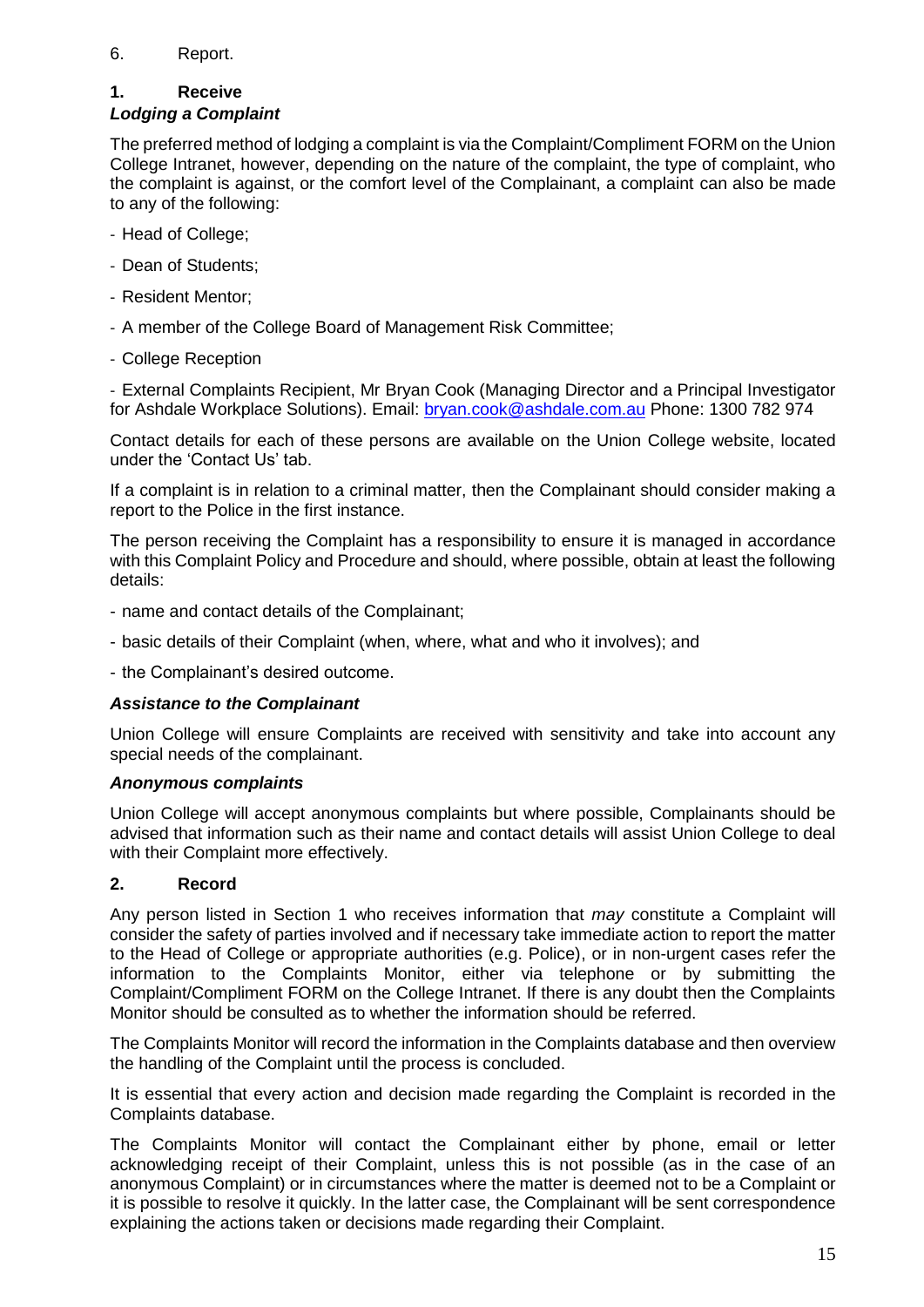#### **3. Assess**

Where possible, the assessment will be completed within 3 business days from receipt of the Complaint.

The Complaints Monitor will coordinate the collection of sufficient information about a Complaint so that an assessment of the matter may be made. This should normally occur in consultation with the Head of College, unless there is a specific reason why such consultation cannot occur (such as when the complaint may involve the Head of College). It may be possible to action the matter immediately.

Information obtained at this stage should include:

- the specifics of the complaint (who, what, when);
- the Complainant's desired outcome; and
- any other information that may assist in determining an appropriate response

If the Complaint was lodged in writing then consideration should always be given to contacting the Complainant, preferably in person or by telephone, to seek further clarity about the particulars of their Complaint and their desired outcome.

*Matters involving suspected criminal offences or child protection issues should be referred immediately to the Head of College or relevant authorities without any further action being taken (unless immediate action is required to render a situation safe).* 

Once sufficient information has been obtained, the Head of College (or Authorised Decisionmaker), with the assistance of the Complaints Monitor (and any other person deemed necessary), should assess whether the matter is a Complaint and if it is, then determine an appropriate response.

The following assessment criteria may assist the College to determine the type of complaint and the best process to use to resolve the matter.

#### *Is the matter a Complaint?*

The matter is not a complaint if it relates to:

- a request for information about Union College services, policies or procedures;
- a request for service or action to be taken by Union College;
- a report of damaged or faulty infrastructure or hazards;
- a suggestion for a proposed service or product improvement;
- an enquiry or request for clarification or more information; or

- a matter that is outside of Union College's jurisdiction (e.g. if it is a University of Queensland issue)

#### *What type of Complaint is being made?*

During the assessment phase it is important to make an early determination as to the type of Complaint being made. This will assist in deciding on how to respond.

The information at hand should be considered against the definitions referred to in the section 'Complaint Types' above.

#### *What priority level is the Complaint?*

In order to allow for appropriate prioritization and consistent responses, a priority grading system will be applied to Complaints – Level 1 to 3:

| <b>Complaint Level</b>  | <b>Complaint types</b>              |
|-------------------------|-------------------------------------|
| Level 1 (high priority) | $\bullet$ Criminal;                 |
|                         | • Serious Code of Conduct breaches. |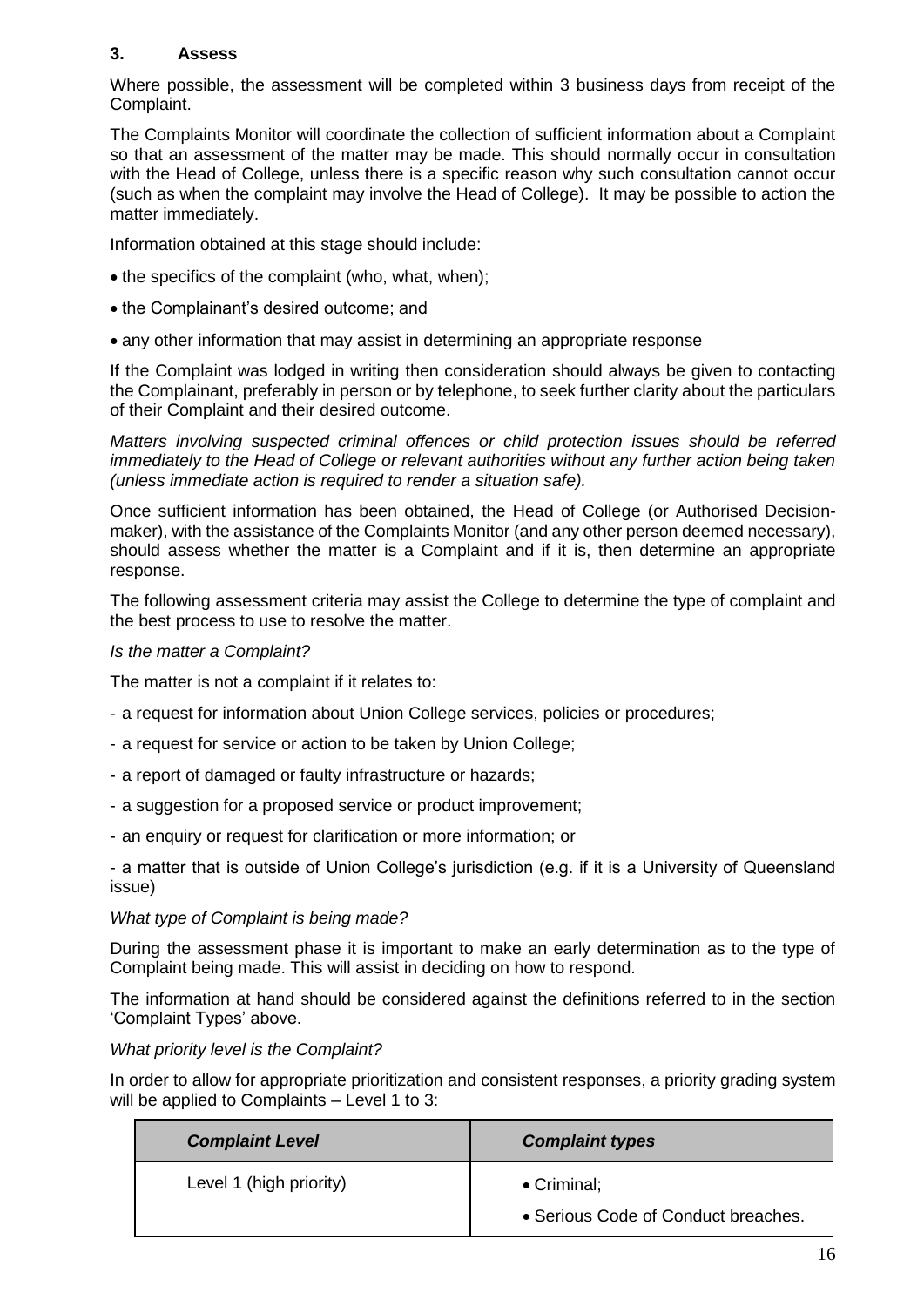|                           | • Child Protection; or                                                                     |
|---------------------------|--------------------------------------------------------------------------------------------|
|                           | • Any Complaint involving an imminent<br>risk to the health and safety of any<br>person.   |
| Level 2 (medium priority) | • Bullying behaviour<br>• Workplace bullying;<br>• Sexual Harassment;<br>$\bullet$ Equity; |
| Level 3 (low priority)    | • Minor Code of Conduct breaches;<br>• Performance / Service Complaints                    |

Any matters that are assessed as not being Complaints Level 1 or Level 2 should be dealt with by appropriate management action.

#### **Contingencies for Special Cases**

As noted in the definitions, the Authorised Decision-maker who assists with the assessment and who ultimately determines the outcome of a Complaint should have authority / seniority over those complained about. If a Complaint is about senior officers or College Board Members, the following should apply:

| <b>Person complained about</b>   | <b>Authorised Decision-maker</b>                                                                                     |
|----------------------------------|----------------------------------------------------------------------------------------------------------------------|
| Chair of the Union College Board | In accordance with the Constitution of<br>the Union College Board or alternatively,<br>an appropriate external party |
| Member of the College Board      | In accordance with the Constitution of<br>the Union College Board or alternatively,<br>an appropriate external party |
| <b>Head of College</b>           | A vote of the Union College Board,<br>excluding the Head of College                                                  |
| Dean of Students                 | A vote of the Union College Board                                                                                    |

## **4. Respond and Resolve**

This stage is to be completed within 20 business days from receipt of the Complaint. Extensions to this timeframe may only be granted by the Union College Board. Requests for extensions must be in writing and the reasons for the request must be stated.

The information gained during the assessment process should be used to determine an appropriate response to a Complaint and the Complainant should be advised accordingly. Where possible, Complaints should be responded to at the local level. Appropriate responses include, but are not limited to:

- Immediate report to Queensland Police Service (Appropriate for Level 1) For Child Protection and Criminal matters, assistance must be sought as soon as possible from the Queensland Police Service.

- No action (Appropriate for Levels 2 and 3 only)

A decision may be made to take no action if the issue has been resolved or the situation complained about no longer exists. For example, a person might make a Complaint that they were overcharged but the error had since been identified and fixed. In that case it is a valid Complaint (that they were overcharged) but no further action is necessary.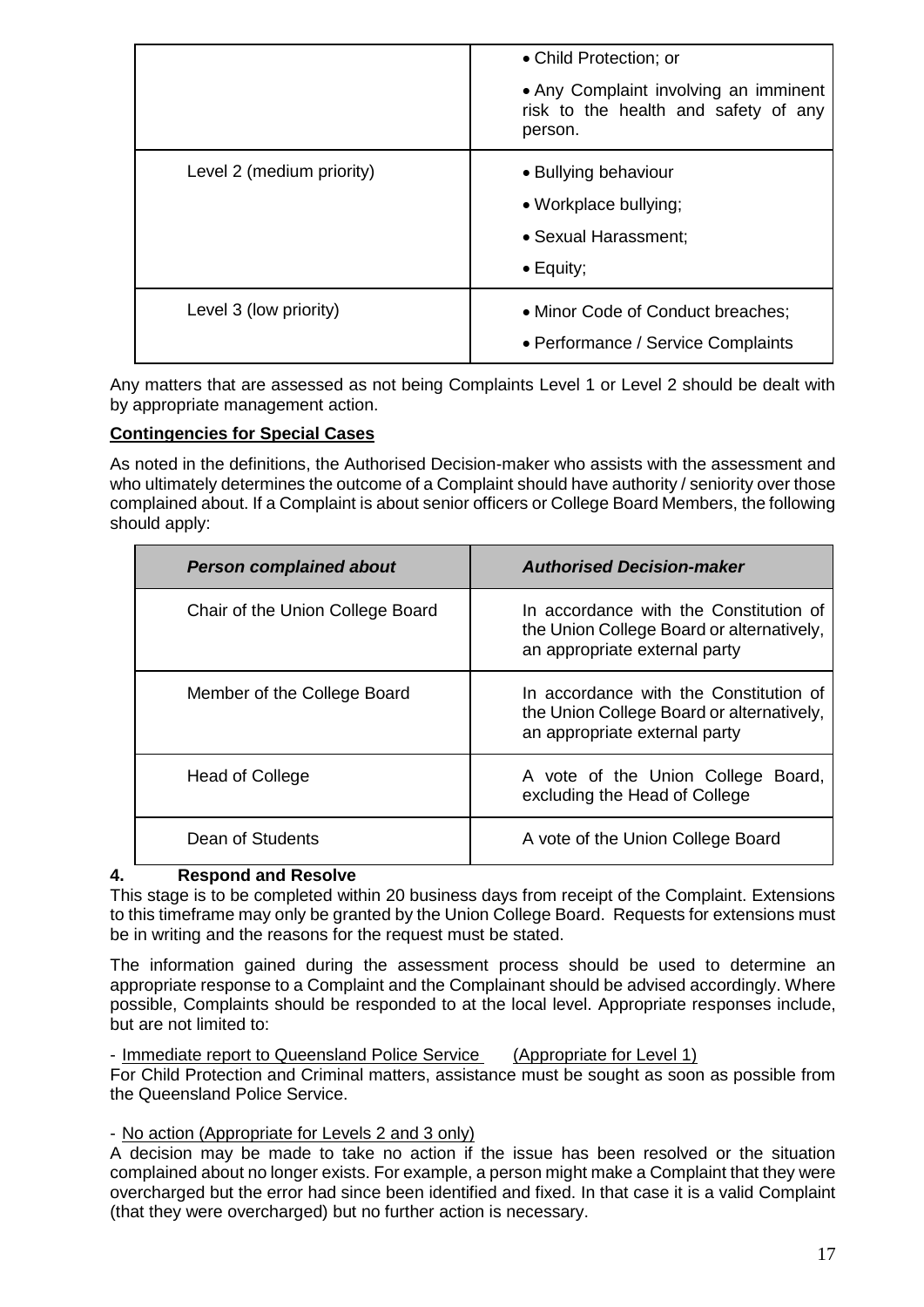In some instances, it may be determined (following a thorough assessment) that a Complaint should not be acted upon or action discontinued if:

 the circumstances clearly show that a Complaint is made frivolously, without grounds, lacking in substance, or with the intent to harass;

 the Complainant seeks to revisit a previously concluded complaint when no new evidence or material is provided; or

• the Complainant displays aggressive or abusive behaviour, or threatens or uses physical violence against themselves, a Union College staff member, or Union College property.

In certain situations it may be clear that despite the dissatisfaction expressed by the Complainant, the issue complained about is the result of a routine Union College process and the Complainant has not identified any departure from Union College policies, procedures or relevant legislation. For example, a person may complain about their access to certain facilities within a specific timeframe, but in the absence of any indication that a mistake has been made, no further action is required, other than possibly an explanation as to how and why such decisions are made.

#### - Management action (Appropriate for Levels 2 and 3 only)

If there is sufficient information, Union College may respond to a Complaint by changing a decision, providing a service or information, correcting a record, waiving a penalty or taking any other action within its power to take in order to resolve the Complaint.

For example, a person may complain that they are being underpaid. A check reveals that a technical error has occurred and once corrected, the Complainant is being paid at the correct level and has received back pay. In this case the Complaint is valid but the situation can be rectified immediately.

#### - Investigation (Appropriate for Levels 1, 2 and 3)

If there is insufficient information, the matter is complex/serious or there is no agreement on the circumstances, then the Complaint may be investigated. This may be done internally, or when a Complaint is more complex, serious or sensitive, then the investigation may be undertaken externally.

Investigations will be conducted in a fair, objective and timely manner in accordance with the principles of natural justice and procedural fairness.

The following process will be used for investigations:

- Gather and analyse information;
- Formulate decisions and recommendations;
- Write a report detailing the above; and
- Submit to an authorised officer for approval.

Investigations can consider oral evidence (from the Complainant and relevant witnesses), documentary evidence, technical/professional advice, site inspections, equipment or any other necessary source of relevant information.

The outcome of the investigation will determine an appropriate response from the relevant response categories in this section.

If during an investigation it becomes clear that the complaint type is different to what it was originally assessed as, the investigation should be suspended and the Complaint referred (if now a Level 1) or otherwise dealt with appropriately (if now less serious than first thought).

#### - Mediation / conflict resolution (Appropriate for Levels 2 and 3 only)

In situations where a relationship between parties and the Complainant has broken down then Union College may wish to engage in a mediation or a conflict resolution process.

Once approved by the Head of College (or Authorised College officer), the appropriate resolution to the Complaint should be implemented. In some cases it may be necessary or prudent to discuss the chosen course of action with the Complainant before implementing it.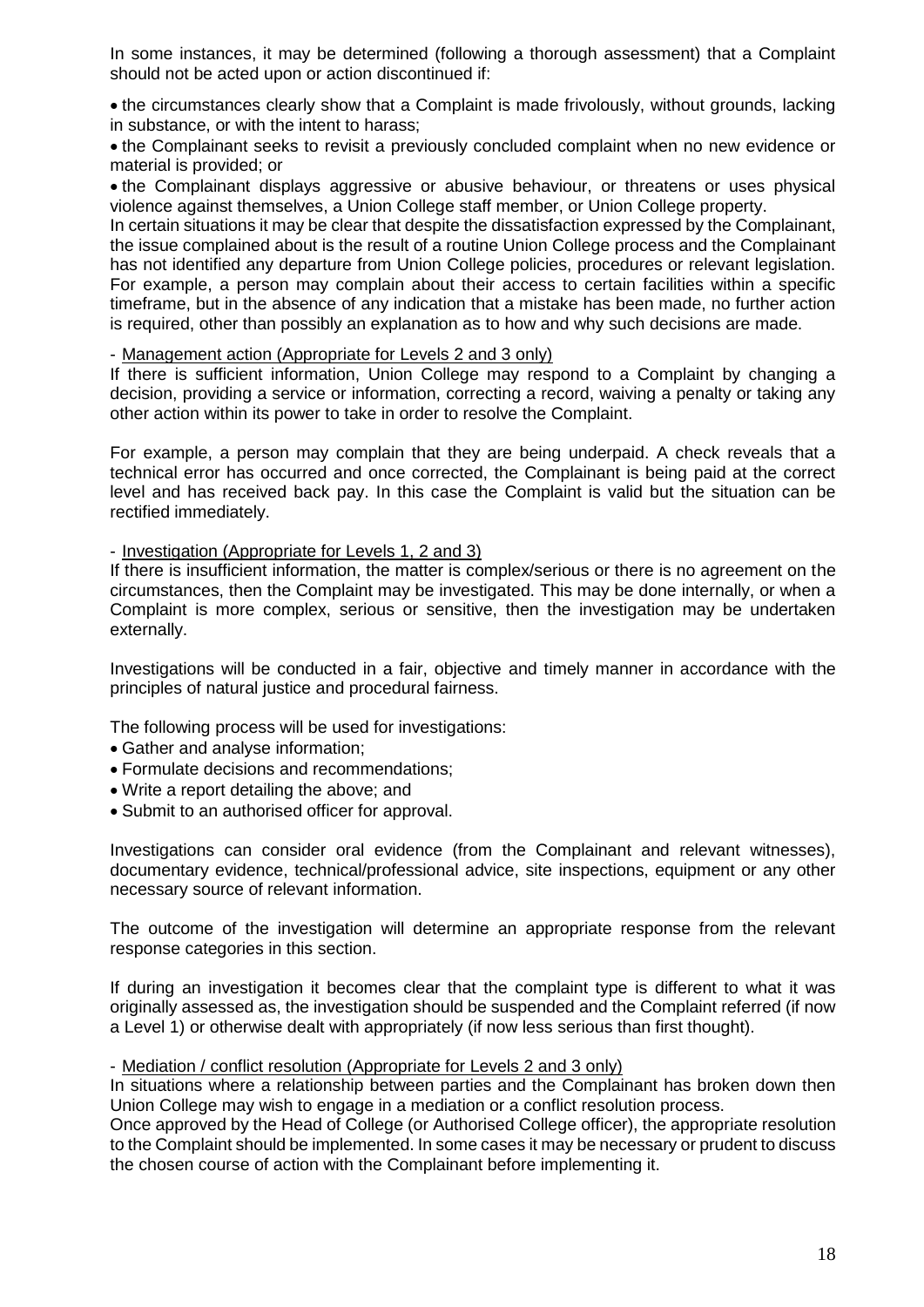If evidence is identified to strongly indicate the Complaint is vexatious, vindictive, intended to harass or knowingly made using false information, the Authorised Decision-maker should consider taking appropriate action against the Complainant.

#### **5. Communicate with the Complainant**

The Complaints Monitor should regularly update the Complainant and advise of any changes to the process. Such updates can be by phone, email or letter, as appropriate. All updates are to be recorded in the Complaints database.

At the end of the process, the Complainant should be advised in writing of:

- the process followed to respond to the complaint;

- the outcome and the reasons for it; and

- the Complainant's options to have the matter reviewed (see Section 6 below) or refer it to an external agency if they do not agree with the outcome.

If the Complainant is dissatisfied with the outcome of the complaint process or the process itself, they can request a review in writing to the Secretary of the Union College Board.

The decision to conduct a review, the resources to be applied and whether a review will be conducted internally or externally will be at the discretion of the Union College Board.

The Complainant should be advised of the outcome of the review in a similar format to Section 5.

#### **6. Report**

A Complaint should be formally finalised and closed at the end of the process. The Complaints Monitor will then report on Complaints to allow any trends or systemic issues to be identified that may inform improvements to Union College services.

The Complaints Monitor will report the following on 20 March, 20 May, 20 August and 20 October each year to the Risk Management Committee:

• Number of Complaints received;

• Number of Complaints resolved; and

Number of Complaints remaining unresolved from the previous financial year.

Further information about these Complaints may be requested by any member of the Risk Management Committee and if so will be provided by the Complaints Monitor.

#### **EVALUATION AND REVIEW**

The Risk Management Committee will conduct a regular review of the effectiveness of the Complaints Management Policy and Procedure.

The review will evaluate the performance of the procedure and may consider the following aspects:

 Accessibility – whether the Complaints process is readily available to stakeholders and is userfriendly;

Trends – whether any Complaint trends have been identified and if so, proposed action; and

Effectiveness – whether timelines for responding to complaints have been met and, if not, remedial action proposed.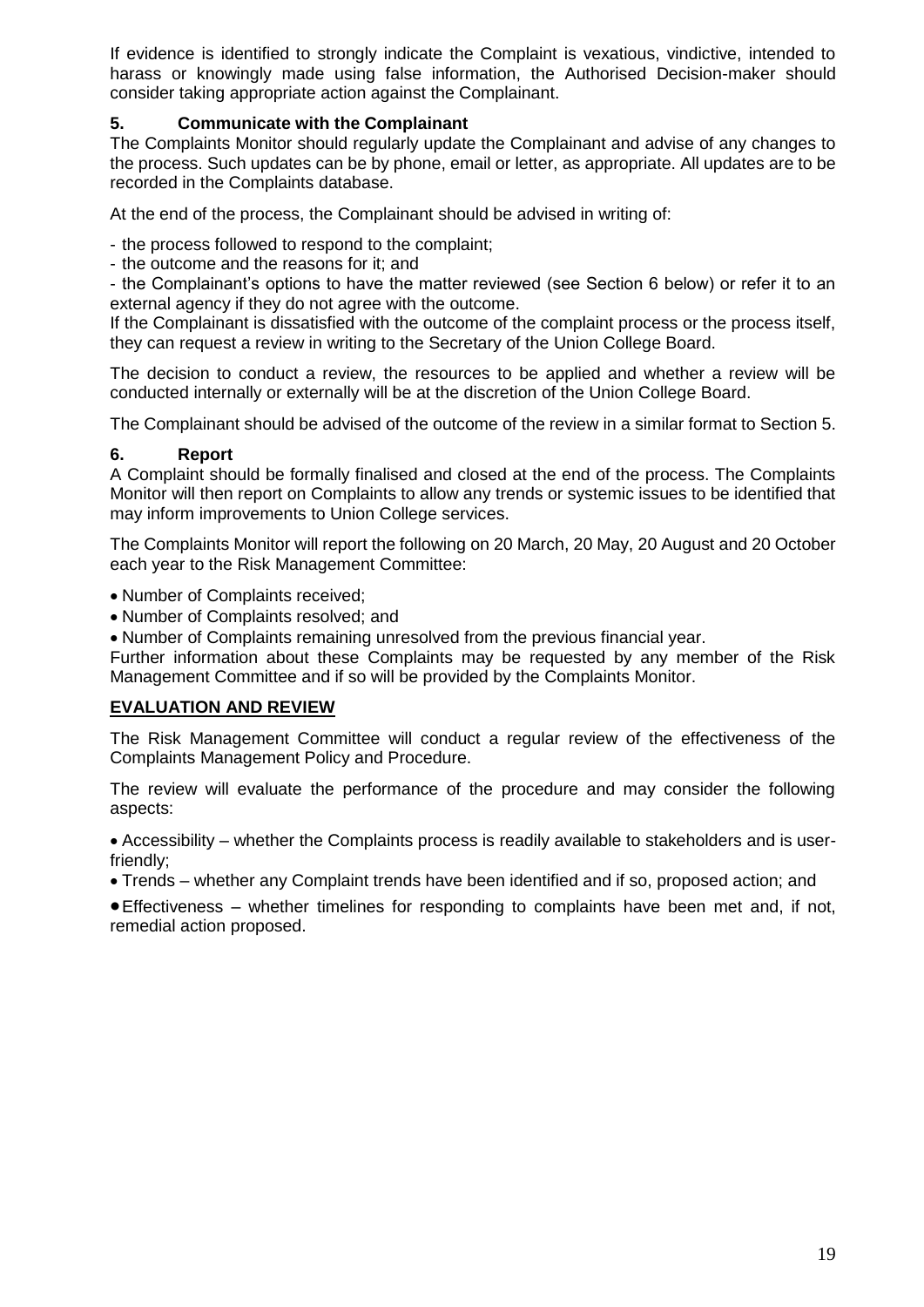## **SOCIAL MEDIA POLICY**

#### **Application**

In accordance with your residential contract, you must comply with this policy while at Union College, however it does not vest enforceable rights in you. We may vary this policy at any time as we see fit and will notify you of any substantial changes. It is your responsibility to ensure you comply with this policy at all times while at Union College, and failure to do so may be subject to sanctions or other disciplinary action in accordance with your residential contract. You acknowledge and agree that we (or a service provider appointed by us for the purpose) may monitor your use of social media to ensure compliance. All existing College policies apply to social media use, especially (but not exclusively) those that relate to intellectual property protection, confidential information, privacy, harassment and bullying, and discrimination.

#### **Overview**

Union College recognises the need to have a policy which ensures that residents who use social media either for College purposes, or in a personal capacity, have guidelines as to the College's expectations.

The College follows its values when participating in the online social media community, and we expect the same commitment from anyone who represents the College – including our residents.

In order to protect the Union College brand, we do not use social media to damage the goodwill, reputation, development and/or operation of Union College, our services, our employees, or our residents.

#### **Union College asks that you follow the 3 R's when engaging in social media:**

- Be clear about who you are *representing*;
- Take *responsibility* for ensuring that any images of, videos of and references to Union College are factually correct and accurate, approved by Union College, and do not breach confidentiality;
- Show *respect* for others when interacting in social media communities and refrain from using bad and inflammatory language.

You must not comment on or disclose confidential College information, or information protected by intellectual property rights, and must not include College logos or trademarks in your postings (unless already approved).

#### **Responsibility**

Remember that anyone may have access to the online content that you post.

You are personally responsible for the content of your posts online. You have a responsibility to ensure that:

- Any information about Union College you provide is informed and factually accurate;
- If you wish to express your opinions please state they are your personal opinions and not those of Union College;
- You do everything reasonable to maintain the security of the College's computer systems, networks, and servers, our confidential information, and our intellectual property.

#### **Respect**

You are required to be respectful of all individuals and communities with whom you interact with online:

- Remember the Union College values and adhere to these in your interactions online;
- Be polite and respectful of other opinions, even in times of heated discussion and debate;
- Do not post material (words or images) which could be perceived to be embarrassing, offensive, harassing or defamatory to any person or entity;
- Do not post jokes, or derogatory comments based on an individual's gender, sexual orientation, race, ethnicity, age, or religion or any other discriminatory ground; and
- If you are unsure about whether to post something ask us first.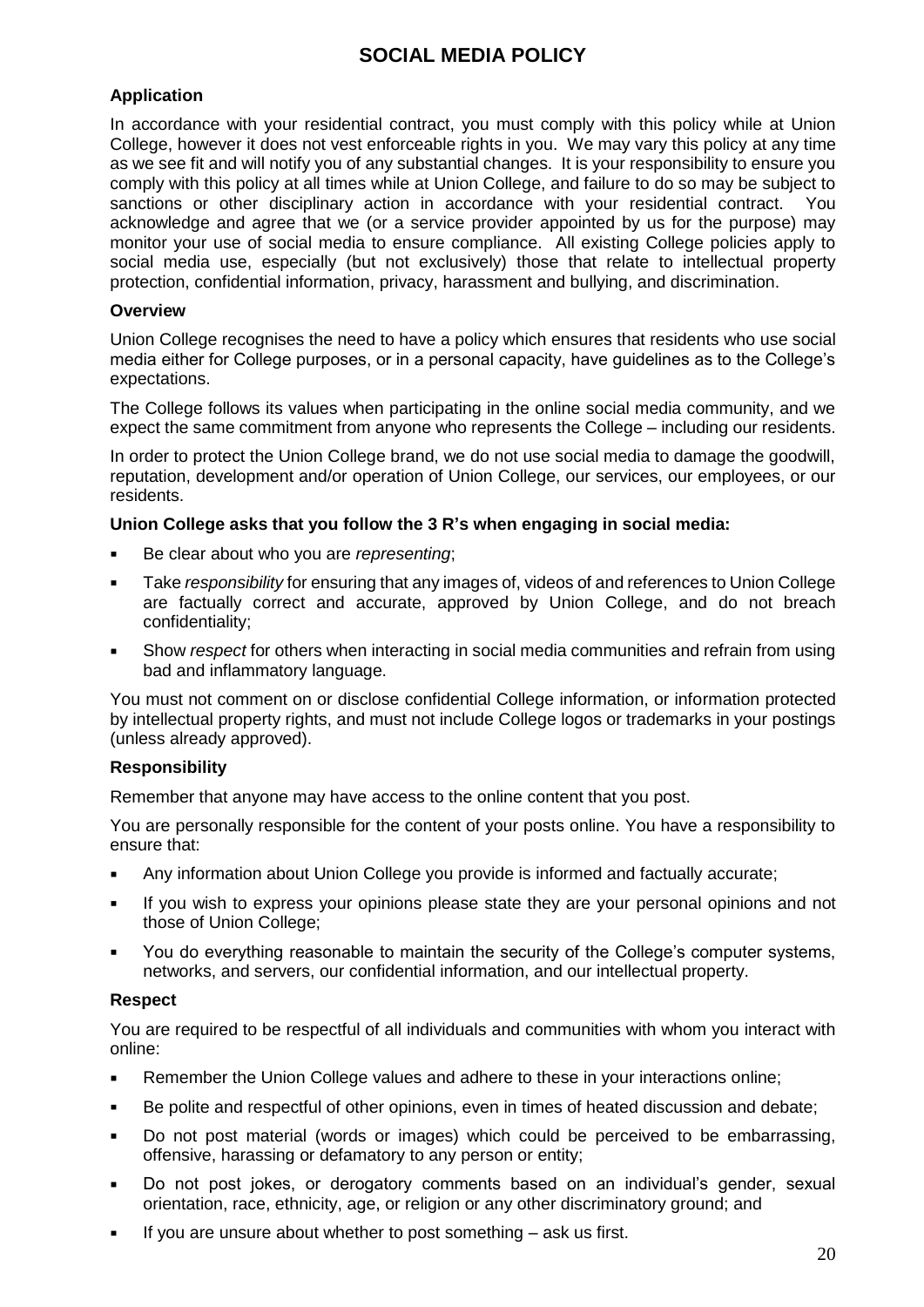#### **Representation**

There is a big difference between speaking "on behalf of" Union College and speaking "about" Union College:

- **Ensure you do not imply in any way that you are authorised to speak on our behalf; and**
- Do not act in such a way as to damage the College's reputation, commercial interests and/or bring the College into disrepute.

#### **Scope**

To clarify, **social media** is websites and applications that enable users to create and share content or to participate in social networking. Platforms such as social networking sites (eg Facebook, Twitter), professional networking services (e.g. LinkedIn), video and photo sharing services (e.g. YouTube, Instagram, Snapchat), forums and discussion boards, online collaboration sites (e.g. Wikipedia), podcasting, and blogs, etc. This policy is intended to cover other social media services as they develop in the future.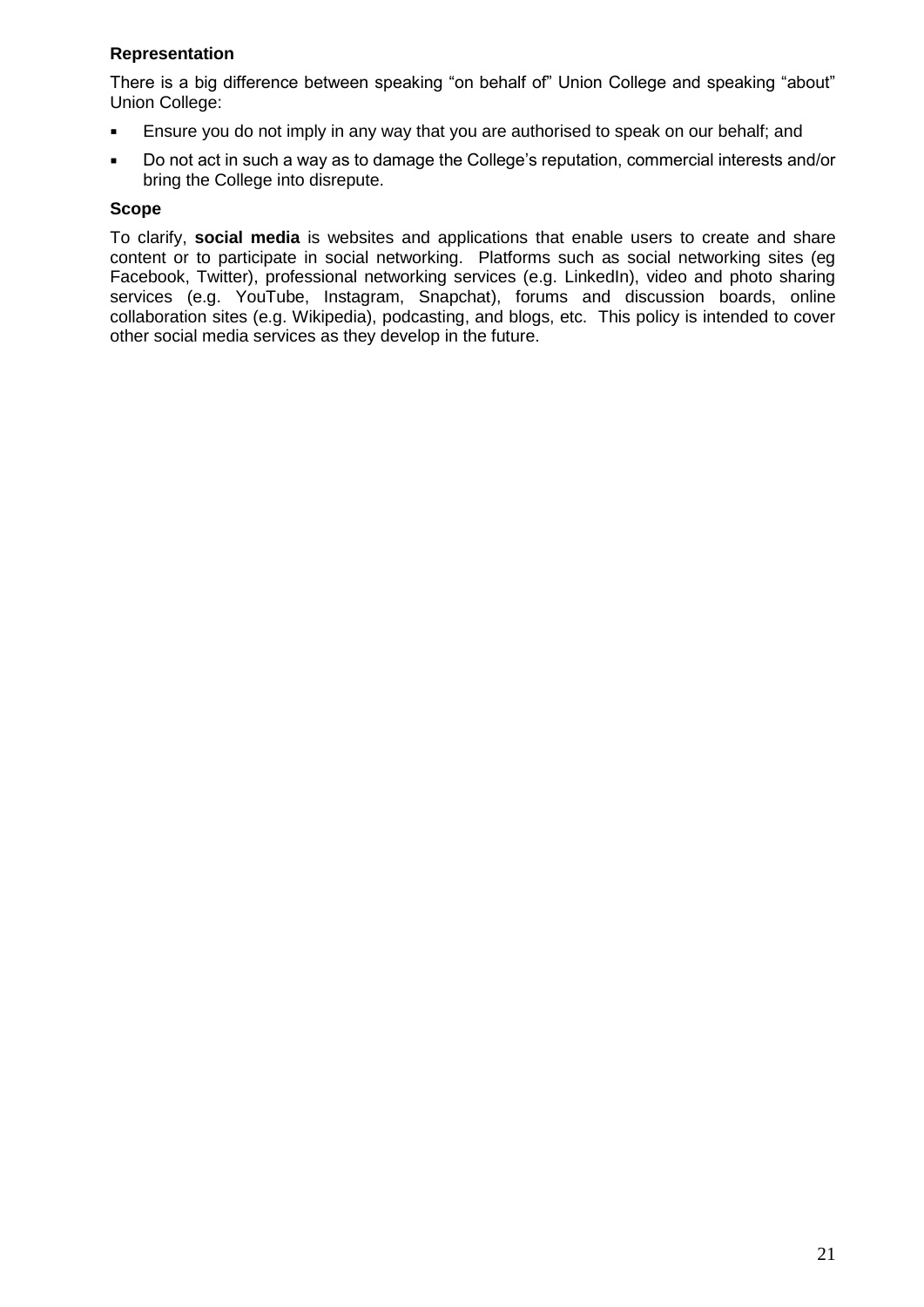## **TECHNOLOGY AND COMPUTER SYSTEMS POLICY**

This Policy applies to all users of technology provided by the College and sets requirements in respect of the use of **all other technology** (including personally owned technology) used at College.

Union College provides facilities for residents to connect to the Internet, College and University Network and College printers. The College Network can only be used by College residents, and only for, or in connection with, the research, educational or administrative functions of College residents. Under the Terms and Conditions of the Residential Contract, residents are expected to conduct themselves respectfully and in accordance with Union College and UQ policies and the Law.

#### **When a member connects to the Union College Computer and IT system, that member commits to abide by the relevant Union College and University of Queensland Policies and Codes of Practice.**

#### **Purpose**

The purpose of this policy is to ensure that you understand your obligations when using the internet, email, digital communication technologies, and any digital information, network files, equipment, and software provided to you while at Union College (**Technology**). All existing College policies apply to Technology use, especially (but not exclusively) those that relate to intellectual property protection, confidential information, privacy, harassment and bullying, and discrimination.

#### **Security**

When using any Technology, you must do everything reasonable to maintain the security of our computer systems, networks, and servers, our confidential information, and our intellectual property. As such, you must:

- select and keep secure passwords for Technology access and not share or divulge passwords or login details;
- not download or install any software on, connect any storage device from an untrusted or unknown source (such as a USB or external hard drive) to, or disclose any log in or other access details for, our computer systems, networks, servers, or any other device or hardware we provide to you, without our express consent;
- delete emails or other messages from unknown or suspicious sources without opening any attachments or clicking on any links;
- ensure that all devices with internet access have appropriate anti-virus/malware/spyware protection that is current for the duration of your stay in College, and abide by any direction we give you as to updating or upgrading any device, hardware, or software; and
- notify us immediately in the case of any suspected loss or theft of any College device, hardware, or data (including confidential information and intellectual property), or any suspected unauthorised access to any College device, hardware, computer systems, networks, or servers.

#### **Internet and Email Usage**

Technology provided by the College are the property of the College and are provided to the user for educational pursuits, to support learning, and to create workplace efficiency and excellence. The Technology represent a considerable commitment by us of telecommunications, networking, software, and storage facilities. Technology therefore needs to be used primarily for the purposes for which it is provided.

Unnecessary or unauthorised internet usage can severely compromise us, so internet usage and web browsing activity of all residents while at College and/or using College resources or facilities may be monitored, audited, or recorded by appropriately authorised personnel or third party service providers appointed by us for that purpose.

All email sent from, and received at, an email address owned by us, provided for your use, or both, is our property and may be monitored, audited, and recorded by appropriately authorised personnel or third party service providers engaged by us for that purpose.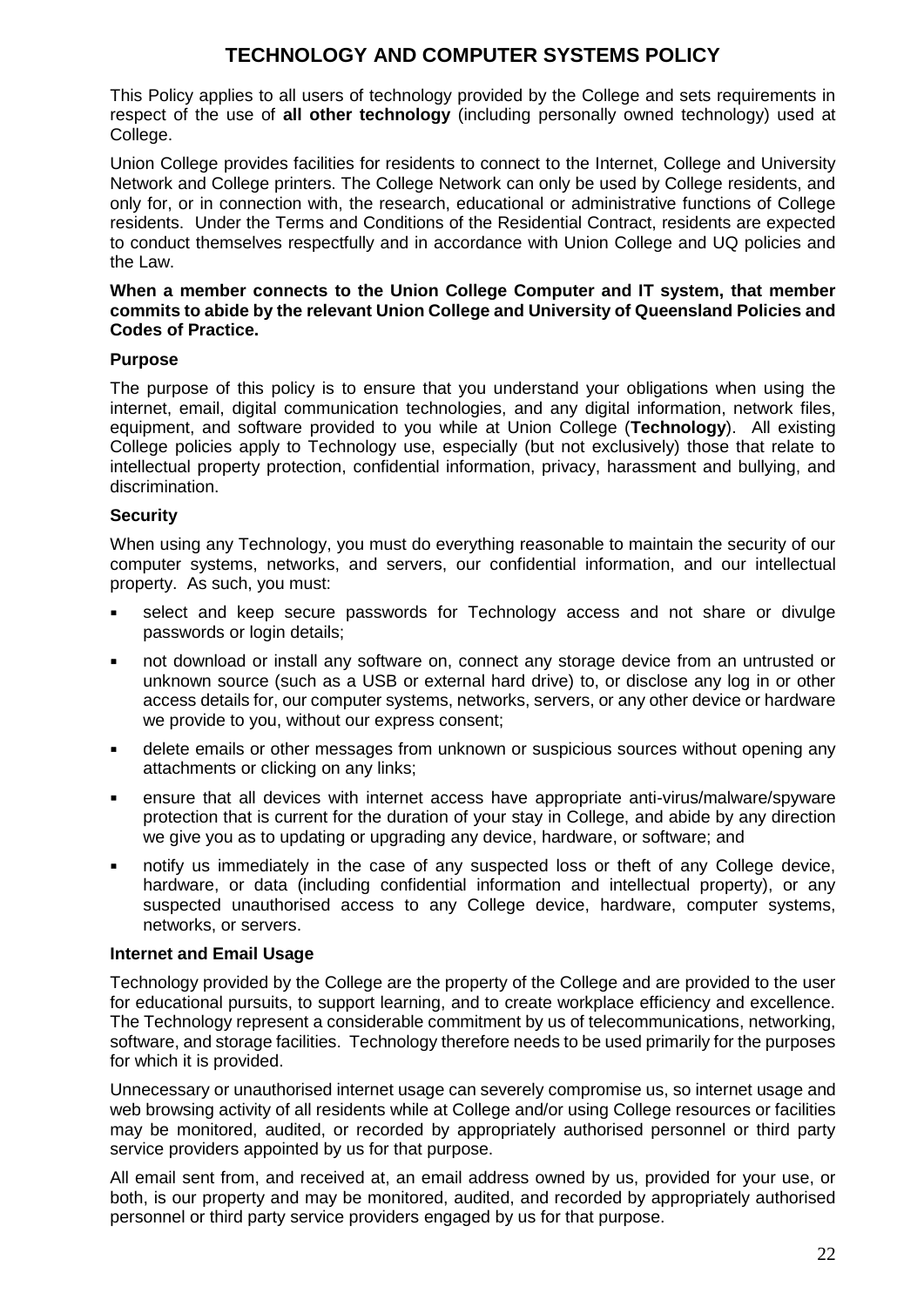You are responsible and accountable for your use of email and internet, and for the format and content of messages and materials broadcast by you via email or the internet.

At times, you may receive emails which you have not solicited or encouraged and which breach our email standards as reflected in our policies. Such emails must not be forwarded. They must be deleted and reasonable steps must be taken to prevent a re-occurrence.

#### **Reasonable Personal Use**

We acknowledge that you may use the Technology for reasonable personal use, provided that you at all times adhere to the standards expected of you. We may cease to allow such personal use at any time. Reasonable personal use of internet and email includes:

- sending and receiving personal email messages, provided that if email messages are sent with your College-provided email address, a disclaimer must accompany the email to the effect that the views expressed in the email may not represent our views;
- using instant messaging software or services for personal purposes;
- accessing the internet for personal purposes; and
- reading and posting personal messages or commentary on any third party website or service (including social media, blogs, comment sections of websites, forums, Usenet, etc), provided that if you have referenced in any way that you are a resident (including signing up to a website or service using your College-provided email address), a disclaimer must accompany the message or commentary to the effect that the views expressed in the message or commentary may not represent our views;
- utilising any other internet service or protocol for personal purposes after obtaining our permission to do so, provided in each case that the personal use is moderate in time, does not incur significant cost for us, does not interfere with your employment duties or the duties of your colleagues, and does not involve any prohibited use set out below.

#### **Prohibited Use**

You must not use, or allow others to use, the Technology provided by us to you in such a way as to significantly interfere with your legitimate course-related research or university education, or to expose us to significant cost or risks or risk of liability, or for:

- **•** personal commercial purposes;
- sending unsolicited bulk email (spam), or any other unsolicited mail, advertising material, or any other material contrary to law or relevant policies;
- disseminating, or trafficking in our or any third party's confidential information;
- disseminating personal contact information of officers, employees, or residents of ours without their consent;
- disseminating data or information belonging to us or other residents;
- **EXED** infringement of our or any third party's rights (including intellectual property rights);
- sharing of files for unlawful purposes (including infringement of our or a third party's rights). Use of peer-to-peer file sharing or other similar technology is neither facilitated nor encouraged and is done at the personal risk of the parties involved in the exchange of permissions (including the risk of damage to personal computers);
- commission of a crime, activity in the course of commission of a crime, or for any illegal or unlawful purpose;
- knowingly or negligently interfering with, disrupting, or causing interruptions to any network, information service, equipment, or any user thereof, or attempting to do any such thing;
- accessing Technology other than through an authorised account registered in your name. Accounts must not in any other way be made available for the use of a person other than the account holder;
- supplying false or misleading data or improperly obtaining another's access details to gain access to, or accessing, monitoring, using, editing, deleting, or inserting any data, information, account, service, system, network, device (including a computer, tablet, mobile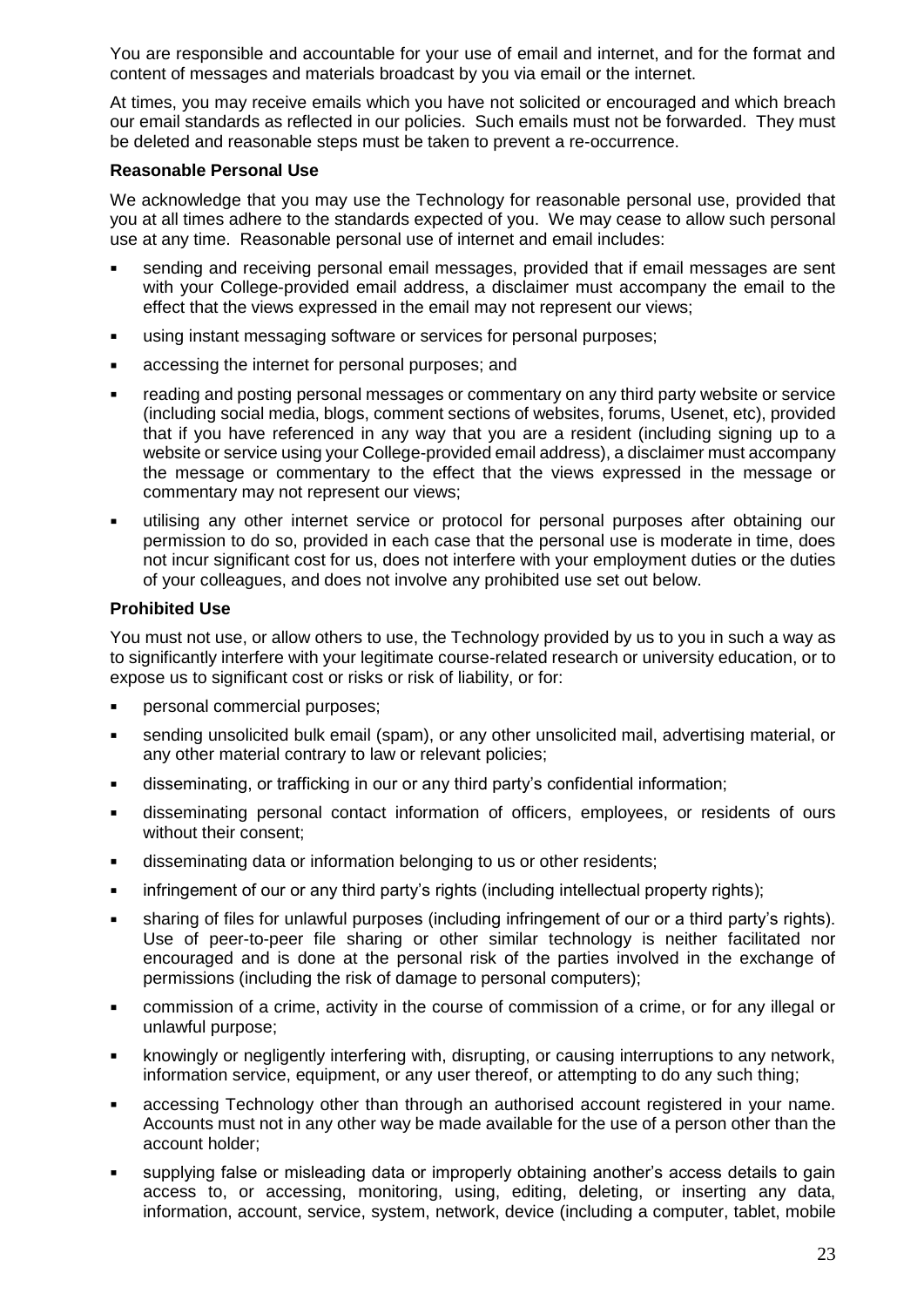phone, or storage device), or hardware for which you are not authorised. The negligence of another person in revealing access details does not constitute authorised use;

- defaming, harassing, discriminating against, bullying, vilifying, or abusing another person (sexually or otherwise), including via communication technology or via uploading or publishing material;
- composing or distributing material that is defamatory, menacing, threatening, or illegal under legislation where transmissions are sent from, viewed, or received;
- accessing, downloading, distributing, promoting, or making available illegal or unlawful material, pornographic material, or other obscene, offensive, or indecent material (as determined by us at our sole discretion);
- knowingly causing any other person to view content which could render us liable pursuant to harassment or discrimination legislation at the suit of that person;
- distributing, promoting or making available anything that is fraudulent, misleading, or deceptive, including any scam or 'phishing' attempt;
- knowingly or negligently degrading the quality of service provided to any other resident. This includes the running of any server, or downloading or requesting software or media files or data streams which will interfere with the operation of Technology (including, for example, by using a greater amount of network bandwidth than is appropriate);
- activity that is detrimental to, or adversely affects, our reputation and operations;
- purporting to express views on our behalf without official authorisation to do so, or causing another person to reasonably misconstrue that a personal view represents our official position; or
- any other activity that does not comply with your residential contract, or our operating procedures, other policies, or behavioural standards.

#### **Privacy and Surveillance**

We do not generally monitor email, personal web sites, files and data stored on College equipment or traversing the College network. However, no usage of Technology is private under this policy. The College reserves the right to, at any time without notice, access and monitor all activity on Technology including email, websites, server logs and electronic files and any computer or electronic device connected to the College network, including personally owned equipment, if we determine that there is reason to do so. Such reason would include, but not be limited to, suspected or reported breaches of this Technology and Computer Systems Policy, or breach of your residential contract, or of any statutes, regulations, or policies of the College or the University of Queensland, or suspected breaches of the law.

The College also reserves the right to access and monitor the activity of students using third party services that have been engaged by the College. Use of third party products and services engaged by the College is also subject to the privacy and other terms and conditions of that service.

It is your responsibility to comply with this Technology and Computer Systems Policy, and you indemnify us for any direct loss and reasonably foreseeable consequential losses suffered by us by reason of your breach of this policy.

#### **GUIDING DOCUMENTS**

Privacy Act 2000, Privacy Amendment (Private Sector) Act 2000,Criminal Law, Child Protection Legislation, Anti-discrimination Act 1991 (Qld), Workplace Health and Safety Act 1995 and Advisory Standard "Workplace Harassment" 2004, Copyright Act 1968 as Amended, The Spam Act 2003, University of Queensland Codes and Policies, The Convention Establishing World Intellectual Property Article 2 July 1967.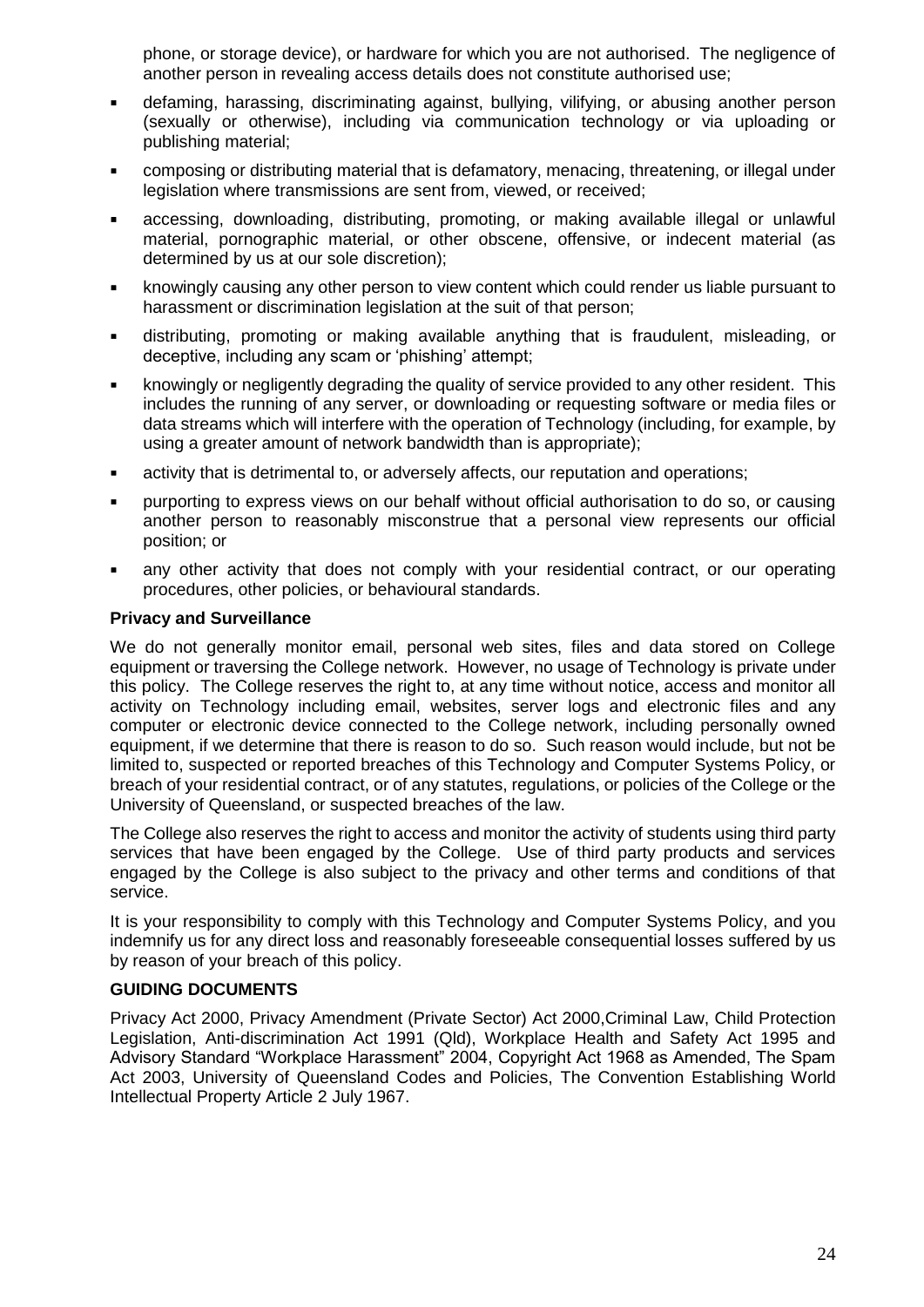## **VISITORS POLICY**

Union College encourages residents to form friendships within College and also believes strongly in the value of maintaining existing social relationships beyond the bounds of College. This policy explains the College's position in relation to visitors to the College to ensure that both guests and residents who bring them to College understand their respective responsibilities.

1. A resident who brings a visitor onto the College site is guaranteeing that the visitor will abide by College Policies and any other constraints that apply to residents, and that the visitor will be accompanied by the resident at all times. Residents are responsible and accountable for the behaviour of their guest.

2. No overnight accommodation is to be made available to visitors. Queensland Fire regulate your room as a single occupancy dwelling. There is a legal obligation to ensure a clear path to your door is maintained in case of emergency. These requirements apply in all multi-occupancy buildings within Queensland). The College common rooms and other facilities (other than toilets) are not available for use by visitors.

3. Visitors may purchase a Meal Voucher to attend a meal, but no visitor may be in the Dining Room without a meal voucher. The College does not provide visitor meals at breakfast. Any resident who attempts to obtain a free meal for a non-resident will face financial and other penalties.

4. Visitors will be required to leave if they are disturbing or imposing on other residents.